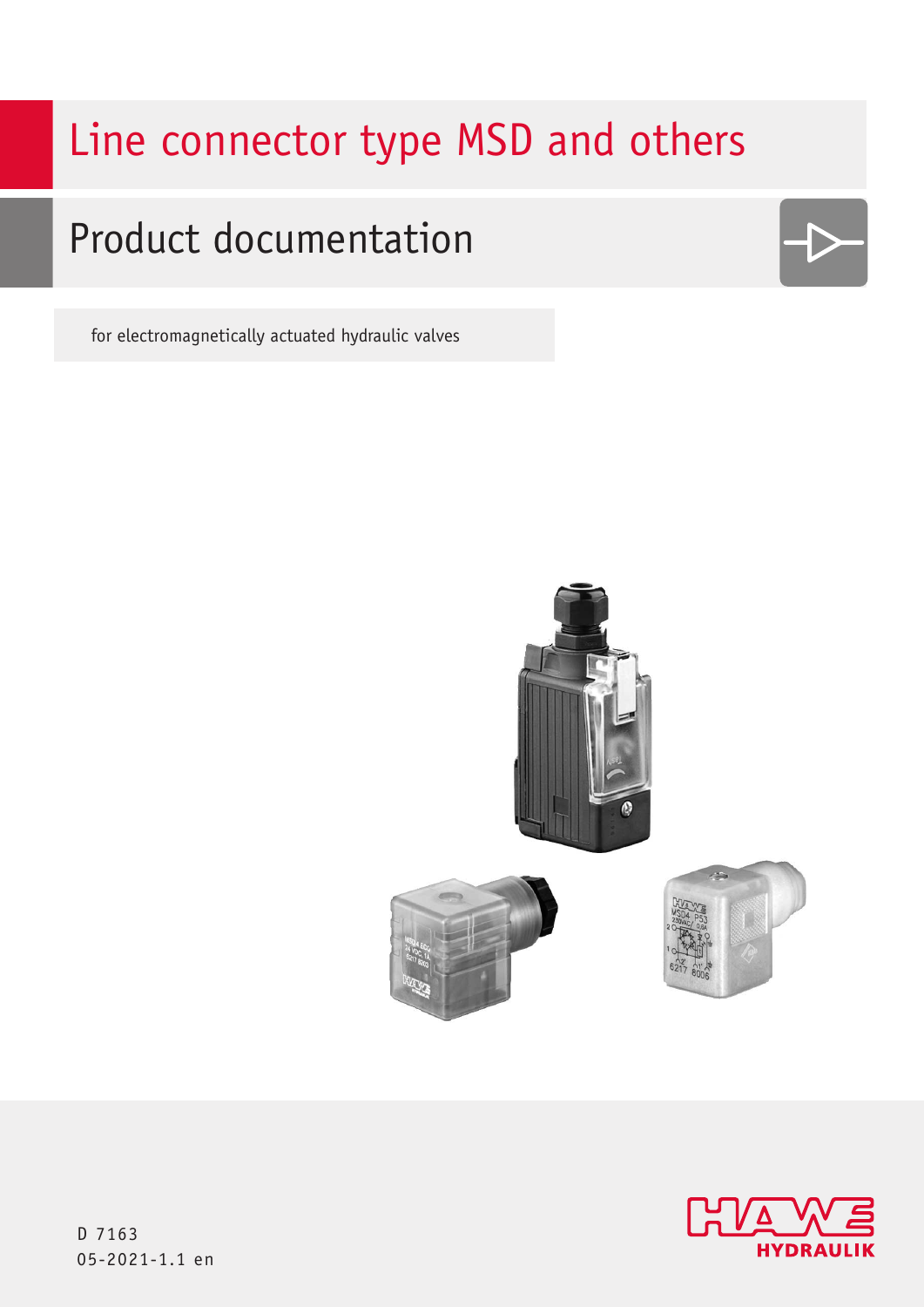

© by HAWE Hydraulik SE.

The reproduction and distribution of this document as well as the use and communication of its contents to others without explicit authorisation is prohibited.

Offenders will be held liable for the payment of damages.

All rights reserved in the event of patent or utility model applications.

Brand names, product names and trademarks are not specifically indicated. In particular with regard to registered and protected names and trademarks, usage is subject to legal provisions.

HAWE Hydraulik respects these legal provisions in all cases.

Printing date / document generated on: 01.06.2021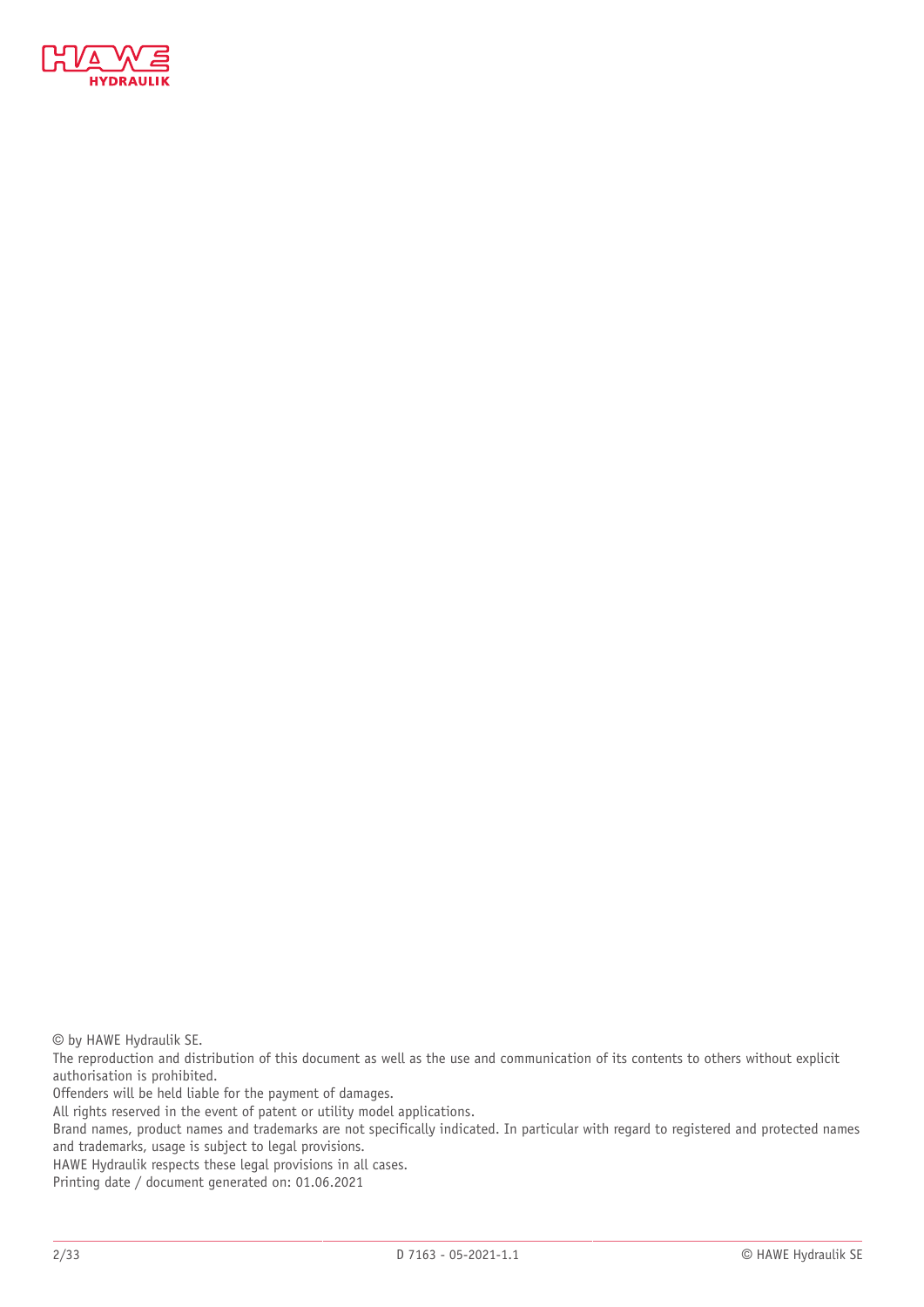

## Contents

| $\mathbf{1}$            |  |
|-------------------------|--|
| $\overline{2}$          |  |
| 2.1                     |  |
| 2.1.1                   |  |
| 2.1.2                   |  |
| 2.1.3                   |  |
| 2.1.4                   |  |
| 2.1.5                   |  |
| 2.2                     |  |
| 2.2.1                   |  |
| 2.2.2                   |  |
| 2.2.3                   |  |
| 2.2.4                   |  |
| 2.3                     |  |
| 2.3.1                   |  |
| 2.3.2                   |  |
| 2.3.3                   |  |
| 2.3.4                   |  |
| 2.4                     |  |
| 2.4.1                   |  |
| 2.4.2                   |  |
| 2.4.3                   |  |
| $\overline{\mathbf{3}}$ |  |
| 3.1                     |  |
| 3.2                     |  |
| 3.3                     |  |
| 3.4                     |  |
| 3.5                     |  |
| 3.6                     |  |
| 3.7                     |  |
| 3.8                     |  |
| 3.9                     |  |
| 3.10                    |  |
| 3.11                    |  |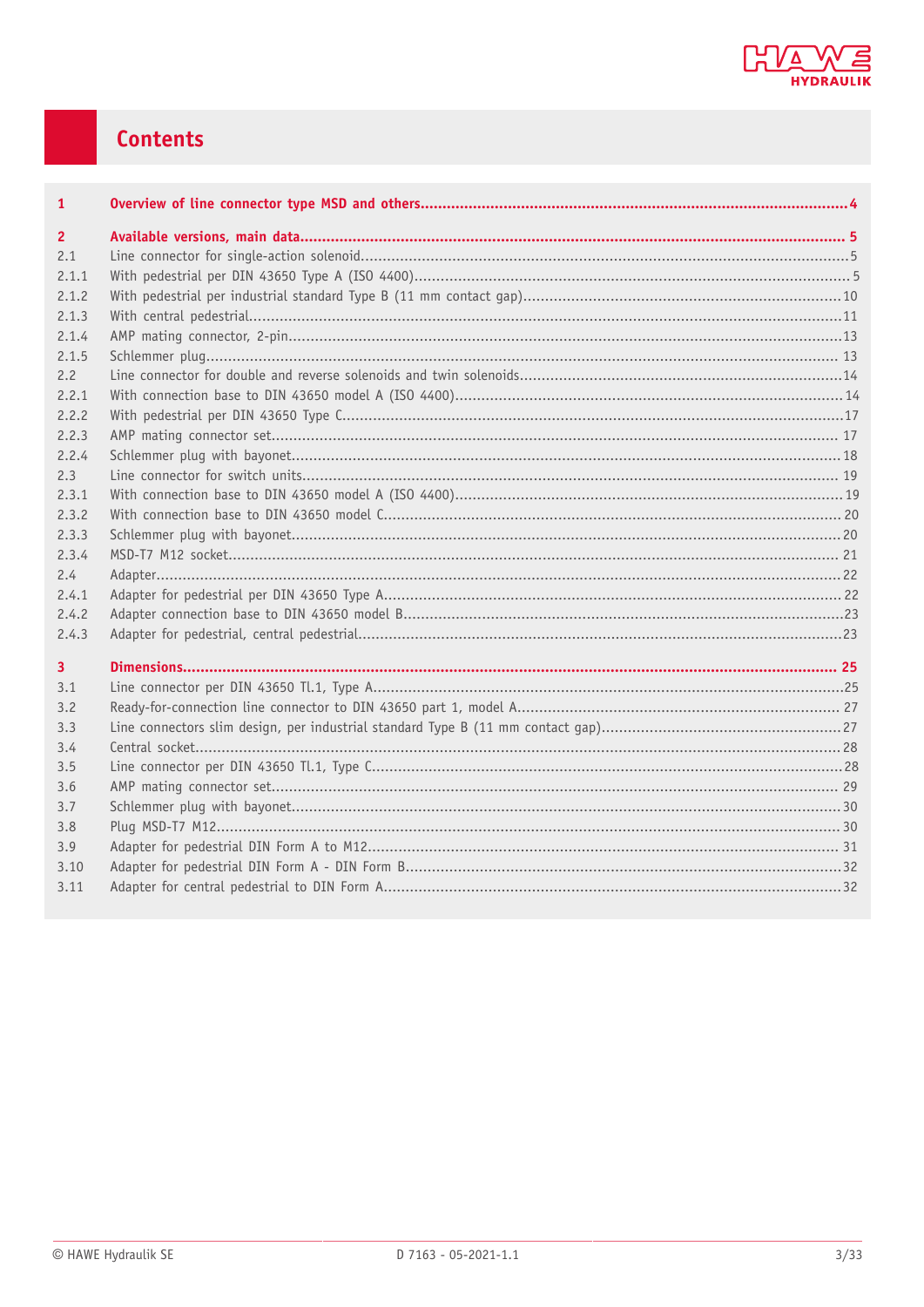

### <span id="page-3-0"></span>**1 Overview of line connector type MSD and others**

Line connectors are used to establish the electrical connection for solenoid valves and valves with integrated electronics as well as for directional and pressure sensors.

The line connectors type MSD and others are available in different designs and with various additional electrical functions.

HAWE valves with electric actuation have an abbreviation in the order coding that provides information about the type and level of supply voltage as well as the type of line connector. The abbreviation is valve-specific and is described in the relevant publication. Normally, line connectors are part of the scope of delivery of valves.

#### **Features** and **benefits:**

- Cost-effective interference suppression measure
- Switching position monitoring via LEDs
- Rectifier circuit
- Energy savings during continuous operation

#### **Intended applications:**

- Industrial hydraulics
- Mobile hydraulics



Line connector type MSD and others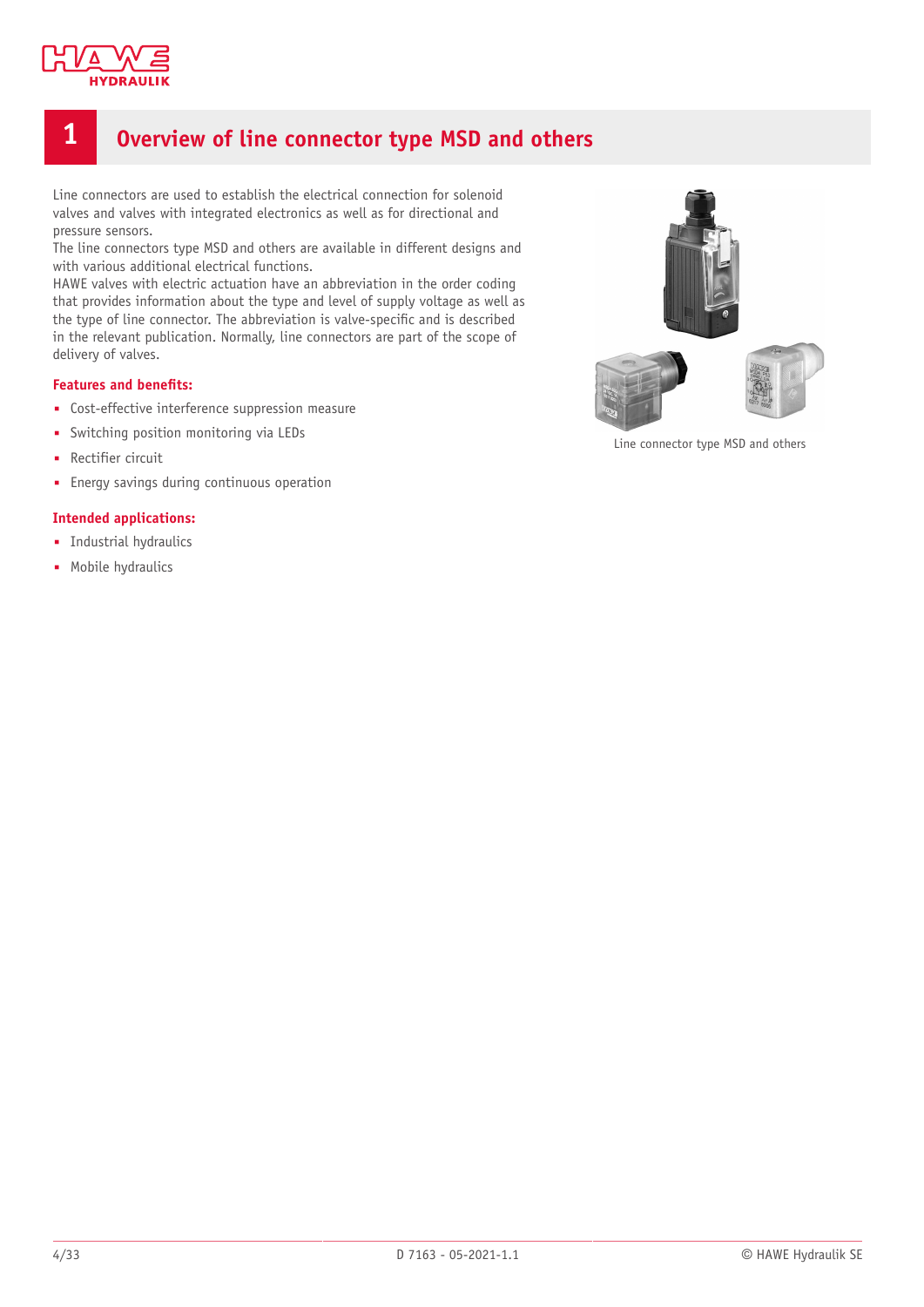

# <span id="page-4-0"></span>**2 Available versions, main data**

#### <span id="page-4-1"></span>**2.1 Line connector for single-action solenoid**

### <span id="page-4-2"></span>**2.1.1 With pedestrial per DIN 43650 Type A (ISO 4400)**

Protection class IP 65 per DIN EN 60529 and IEC 60529 when assembled and tightened

#### **Line connector with no additional function**

| <b>Type</b>                               | Part number                                           | Colour      | Number of contacts Operating voltage | $U_{\text{max}}$    | Current<br>$\mathbf{L}_{\text{max}}$ |
|-------------------------------------------|-------------------------------------------------------|-------------|--------------------------------------|---------------------|--------------------------------------|
| $MSD$ 3-309 <sup>1</sup> ) <sup>3</sup> ) | 6217 0002-00                                          | black       | $3+PE$                               | 250 V DC/AC         | 5 A                                  |
|                                           | max. conductor cross<br>section<br>(mm <sup>2</sup> ) | Cable gland | Cable<br>$\varnothing$ (mm)          | Ambient temperature | Notes, assembly                      |
| $MSD$ 3-309 <sup>1</sup> ) <sup>3</sup> ) | 1.5                                                   | Pq9         | $6 - 8$                              | $-40+100^{\circ}$ C |                                      |

Series: black housing (B socket), when used for single-action solenoid, contact 3 remains unused.



Contact 3 remains unused.

#### **Line connector with rectifier (circuit)**

| <b>Type</b>                                                | Part number                                           | Colour      | Number of contacts Operating voltage | $U_{\text{max}}$           | Current<br>$L_{\rm max}$ |
|------------------------------------------------------------|-------------------------------------------------------|-------------|--------------------------------------|----------------------------|--------------------------|
| MSD 4-209 P10                                              | 6217 6002-00                                          | black       | $2+PE$                               | 250 V AC                   | 1 A                      |
|                                                            | max. conductor cross<br>section<br>(mm <sup>2</sup> ) | Cable gland | Cable<br>$\varnothing$ (mm)          | <b>Ambient temperature</b> | Notes, assembly          |
| MSD 4-209 P10 <sup>1</sup> ) <sup>2</sup> ) <sup>1.5</sup> |                                                       | Pg 9        | $6 - 8$                              | $-40+100^{\circ}$ C        | Full bridge<br>rectifier |

Rectifier sockets enable the use of DC solenoids on AC mains supply (50 Hz and 60 Hz).

MSD 4-209 P10 with full bridge rectifier insert for single-action solenoids with 98 V DC coils on 110 V AC mains or 205 V DC coils on 230 V AC mains.

 $U_{DC} = 0.9 U_{AC} - 2 V$ 

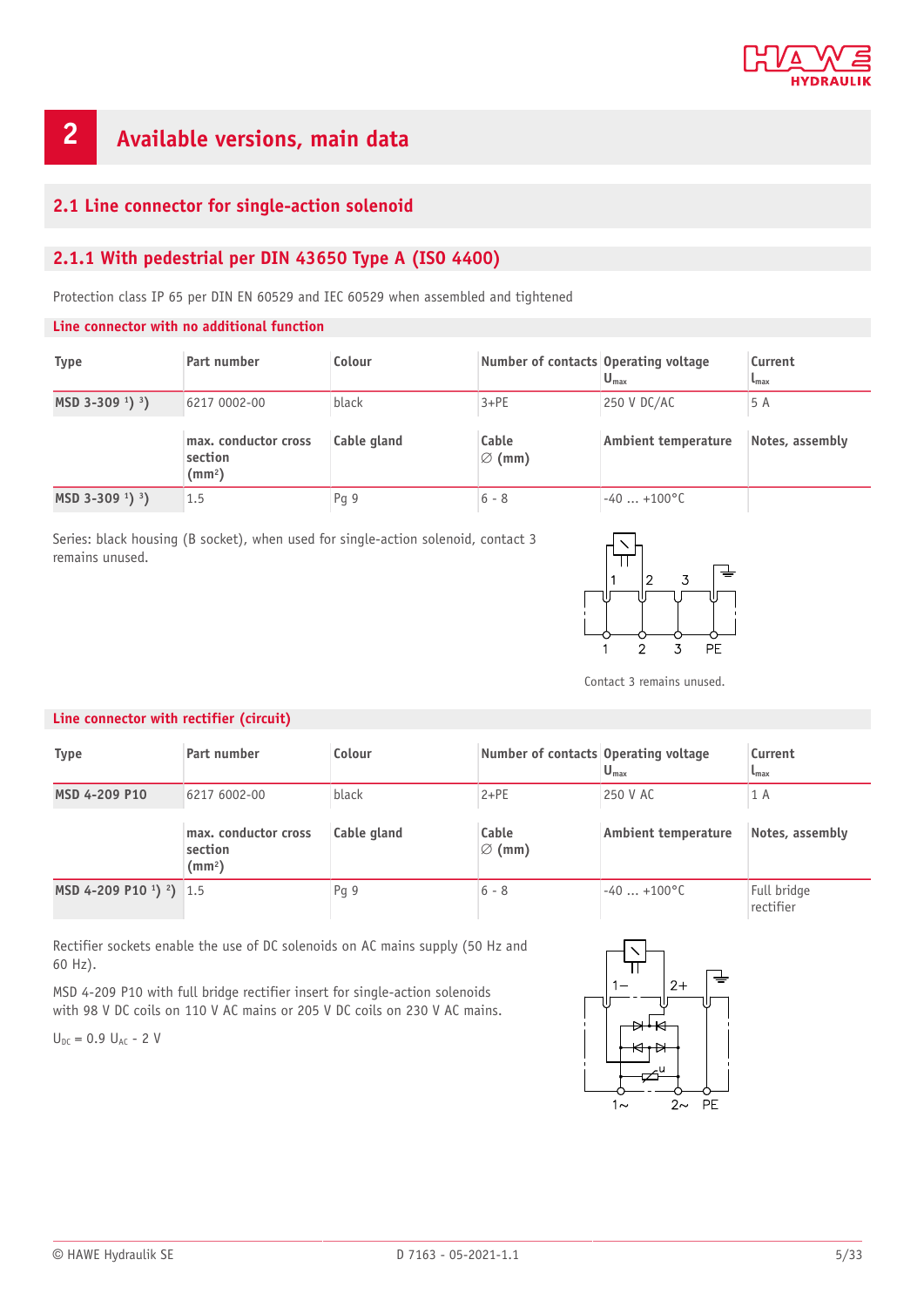

#### **Line connector with clamp diode**

| <b>Type</b>    | Part number                                           | Colour      | Number of contacts Operating voltage | $U_{\text{max}}$    | Current<br>$L_{\text{max}}$ |
|----------------|-------------------------------------------------------|-------------|--------------------------------------|---------------------|-----------------------------|
| MSD 3-209 C1   | 6236 5002-00                                          | black       | $2+PE$                               | 250 V DC            | 4 A                         |
| MSD 4-309 C1+R | 6217 0009-00                                          | black       | $2+PE$                               | 24 V DC             | 4 A                         |
|                | max. conductor cross<br>section<br>(mm <sup>2</sup> ) | Cable gland | Cable<br>$\varnothing$ (mm)          | Ambient temperature | Notes, assembly             |
| MSD 3-209 C1   | 1.5                                                   | Pq 9        | $6 - 8$                              | $-40+100^{\circ}$ C | D                           |
| MSD 4-309 C1+R | 1.5                                                   | Pg 9        | $6 - 8$                              | $-40+100^{\circ}$ C | $D + R$                     |

MSD 3-209 C1 with one clamp diode, for use with single-action solenoids.

Both overvoltages and electromagnetic interference occur when switching solenoid valves (inductances). Clamp diodes <sup>1</sup>) <sup>2</sup>) connected in parallel with the coil can suppress the cut-off voltage peaks and ensure the highest degree of EMC, however they extend the hydraulic valve's switch-off time.

Make sure that the polarity is correct! No reverse polarity protection!

# **MSD 3-209 C1**



**MSD 4-309 C1+R**

MSD 4-309 C1+R with an additional resistor, in series with the clamp diode. Due to the resistor the voltage on the diode is better distributed and protects the clamp diode against overcurrent.

MSD 4-309 C1+R for use with stroke-monitored 2/2-directional valves according to Sk 7380 b and e and Sk 7380 E and F.



#### **NOTE** A

1 )

**f** NOTE

The diodes extend the valve's fall time by 2 ... 5 times or more, depending on the size of the solenoid and the valve mounting.

- 2 ) Diodes 1 N 4007, peak reverse voltage 1000 V, nominal current 1 A
- 3  $\overline{D}$ = Diode
	- R  $=$  Resistor
	- Z = two Z-diodes in series in opposite directions
	- LED = Light emitting diode
	- rd. = red
	- grn. = green
	- yell. = yellow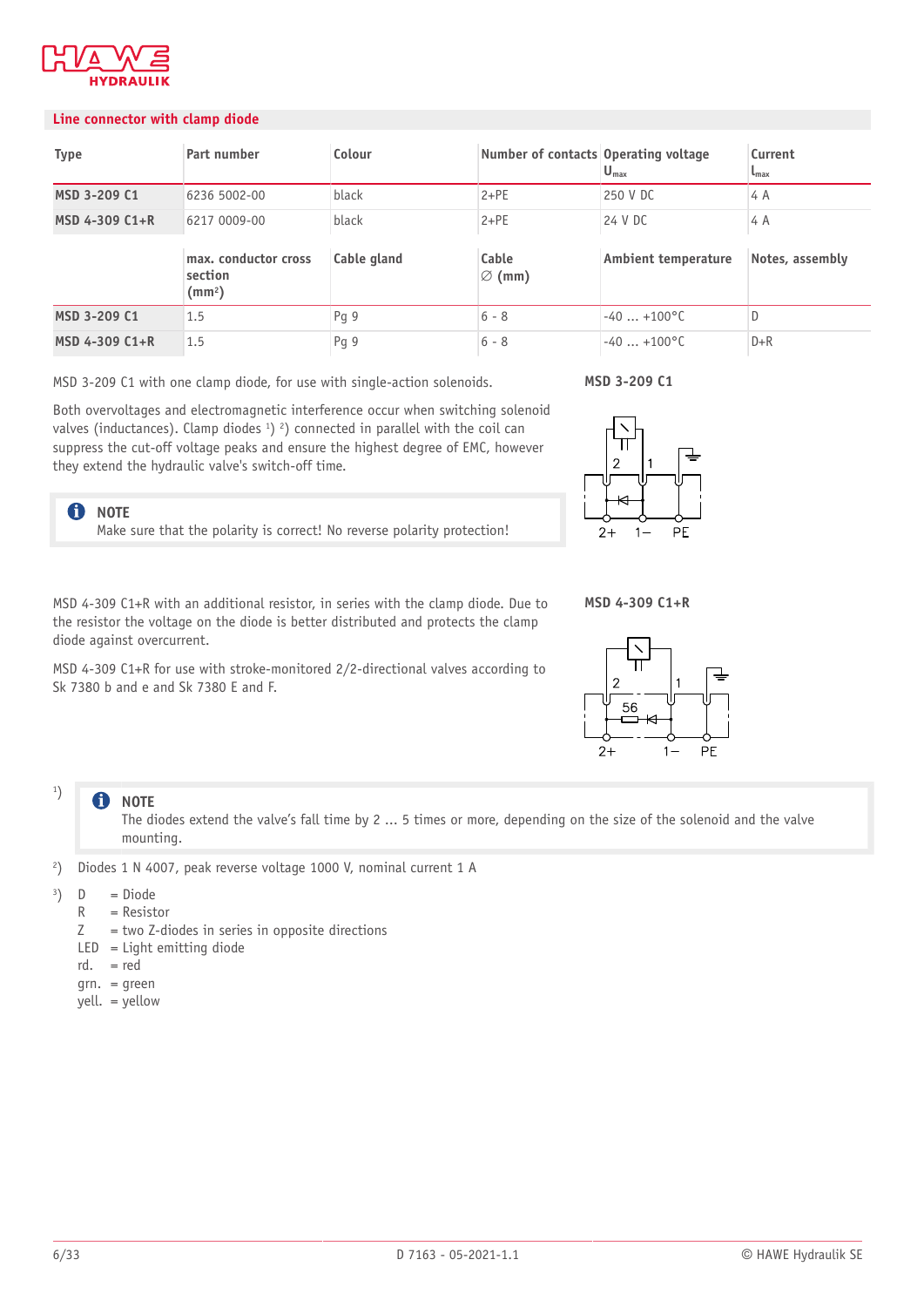

#### **Line connector with LED display and protective circuit**

| <b>Type</b>       | Part number                                           | Colour      | Number of contacts Operating voltage | $U_{\text{max}}$       | Current<br>$\mathbf{L}_{\text{max}}$ |
|-------------------|-------------------------------------------------------|-------------|--------------------------------------|------------------------|--------------------------------------|
| SVS 3129020       | 6217 8024-00                                          | black       | $2+PE$                               | 24 V DC/AC             | 4 A                                  |
| <b>SVS 296048</b> | 6217 8025-00                                          | grey        | $2+PE$                               | 24 V DC/AC             | 4 A                                  |
|                   | max. conductor cross<br>section<br>(mm <sup>2</sup> ) | Cable gland | Cable<br>$\varnothing$ (mm)          | Ambient temperature    | Notes, assembly                      |
| SVS 3129020       | 1.5                                                   | Pq 9        | $5 - 10$                             | $-30$ $+100^{\circ}$ C | 2+LED yell.                          |
| SVS 296048        | 1.5                                                   | Pq 9        | $5 - 10$                             | $-30$ $+100^{\circ}$ C | $D + R$                              |

With two Z-diodes that are connected in series in opposite directions, a sufficient protective effect can be achieved with only a slight extension of the switch-off time.

SVS 3129020 and SVS 296048 each with protective circuit, yellow LED display, impervious to polarity for 24 V DC/AC. Transparent cover.



#### **Ready-for-connection line connector L5K with 5 m cable and L10K with 10 m cable**

| <b>Type</b>      | Part number                                           | Colour      | Number of contacts Operating voltage | $U_{\text{max}}$      | Current<br>$\mathsf{L}_{\text{max}}$ |
|------------------|-------------------------------------------------------|-------------|--------------------------------------|-----------------------|--------------------------------------|
| L5K              | 6217 8088-00                                          | black       | $2+PE$                               | 24 V DC/AC            | 3A                                   |
| <b>L10K</b>      | 6217 8090-00                                          | black       | $2+PE$                               | 24 V DC/AC            | 3 A                                  |
|                  | max. conductor cross<br>section<br>(mm <sup>2</sup> ) | Cable gland | Cable<br>$\varnothing$ (mm)          | Ambient temperature   | Notes, assembly                      |
| L <sub>5</sub> K | 1.5                                                   | $- -$       | 5.2                                  | $-40+80$ °C           | Z+LED yell.                          |
| <b>L10K</b>      | 1.5                                                   | $- -$       | 5.2                                  | $-40$ $+80^{\circ}$ C | Z+LED yell                           |

L5K and L10K are ready-for-connection valve sockets with LED display for singleaction solenoids. At the valve end the connection cable is securely moulded to the line connector. The ready-for-connection single wires at the free end of the cable are provided with wire end sleeves. The line connectors are equipped with an integrated seal to the base plate.

■ Overvoltage protection against inductive cut-off voltage peaks up to 47 V

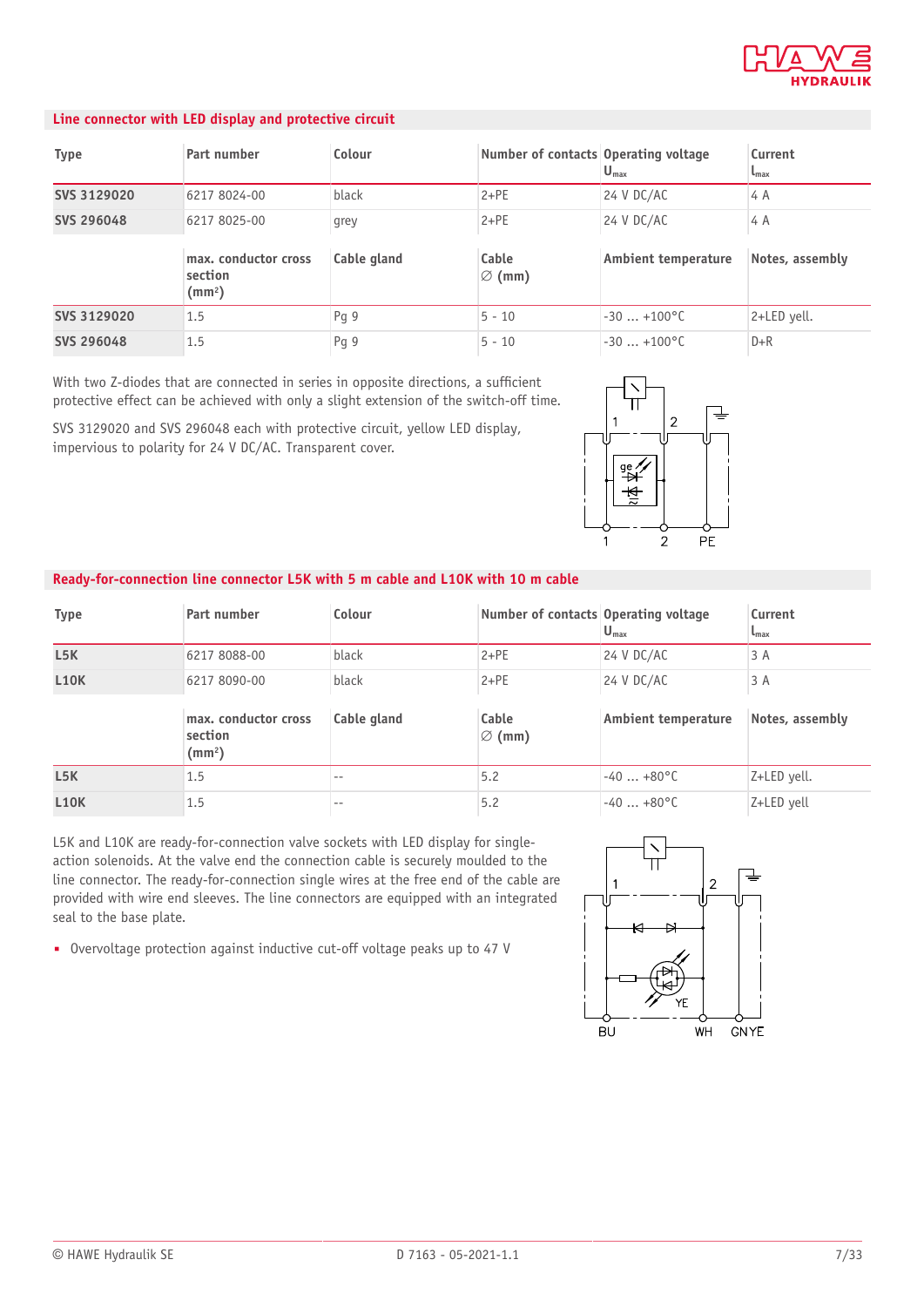

#### **Line connector with economy circuit**

| <b>Type</b>      | Part number                                           | Colour      | Number of contacts Operating voltage | $U_{\text{max}}$           | Current<br>$L_{\text{max}}$          |
|------------------|-------------------------------------------------------|-------------|--------------------------------------|----------------------------|--------------------------------------|
| <b>MSD 4 P53</b> | 6217 8006-00                                          | white       | $2+PE$                               | 230 V AC                   | 1 A                                  |
| <b>MSD 4 P63</b> | 6217 8007-00                                          | white       | $2+PE$                               | 115 V AC                   | 1 A                                  |
|                  | max. conductor cross<br>section<br>(mm <sup>2</sup> ) | Cable gland | Cable<br>$\varnothing$ (mm)          | <b>Ambient temperature</b> | Notes, assembly                      |
| <b>MSD 4 P53</b> |                                                       | Pq 9        | $4 - 8$                              | $0+40$ °C                  | Full bridge rectifier<br>$+$ LED rd. |
| <b>MSD 4 P63</b> |                                                       | Pg 9        | $4 - 8$                              | $0+40^{\circ}$ C           | Full bridge rectifier<br>$+$ LED rd. |

For directional valves with single-action solenoid. When existing full bridge rectifier circuitry is switched on, it is switched to half-bridge after a certain delay. The initial voltage is reduced from 0.89 x  $U_{\text{mains}}$  to the folding voltage of 0.45 x  $U_{\text{mains}}$ .

For use during long switch-on times with only short pauses, during continuous operation or under increased ambient temperature. By reducing the applied voltage, the coil temperature is considerably lowered and this can result in a significant extension of solenoid lifetimes.



1 Supply voltage

<sup>2</sup> Solenoid



- 1 Achieve work position
- 2 Maintain work position
- 3 Off
- 4 (Switchover time)
- 5 Restoration time

Switch-over time is the time from switching on until switching over to the economy voltage. 0.5…7 s (upper value when cold, lower value when warm).

Restoration time is the time required to reset the unpowered electronics from the economy setting to their initial condition. approx. 0.4 ... 0.8 s

| <b>Type</b> | Part number                                     | Colour      | Number of contacts Operating voltage | $U_{\text{max}}$           | Current<br>$L_{\rm max}$ |
|-------------|-------------------------------------------------|-------------|--------------------------------------|----------------------------|--------------------------|
| MSD 4 ECO   | 6217 8203-00                                    | transparent | $2+PE$                               | 30 V AC                    | 1.5A                     |
|             | max. conductor cross<br>section<br>$\text{m}^2$ | Cable gland | Cable<br>$\varnothing$ (mm)          | <b>Ambient temperature</b> | Notes, assembly          |
| MSD 4 ECO   | 1.5                                             | Pg 9        | $4 - 8$                              | $-20+50$ °C                | LED yell.                |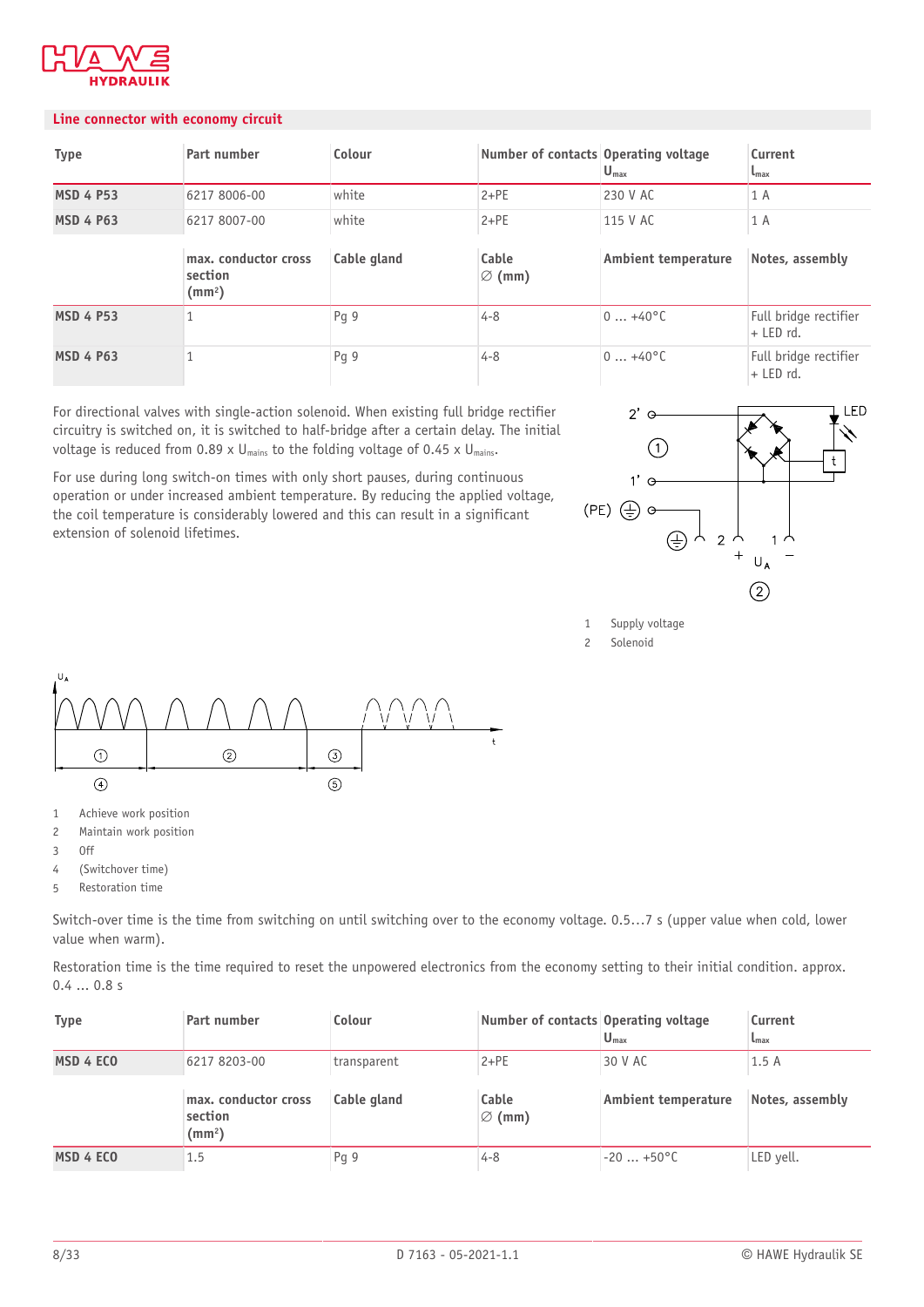

| <b>Ripple factor</b>                       | W            | max. 10% (smooth supply voltage sufficiently)                                                                                              |
|--------------------------------------------|--------------|--------------------------------------------------------------------------------------------------------------------------------------------|
| <b>Initial voltage</b>                     | $U_A$        | $U_{B}$ - 0.8 V DC                                                                                                                         |
| <b>Start current</b>                       | $I_A$        | max. 1.5 A                                                                                                                                 |
| <b>Holding voltage</b>                     | Uн           | 0.75  0.79% U <sub>B</sub> fixed                                                                                                           |
| <b>Holding current</b>                     | $I_{\rm H}$  | max. 1.2 A<br>Holding voltage is the voltage at the solenoid valve in a steady state.                                                      |
| Response time (On)                         | $t_{\rm on}$ | Refer to the relevant information in the publication for G 24 versions accompanying<br>the valve.                                          |
| Drop-off time                              | $t_{off}$    | Depending on the valve type, the switch-off delay and fall time may be considerably<br>longer than specified in the relevant publications. |
| Switchover time                            | $t_{\rm n}$  | Approx. 600  750 ms fixed.<br>Switch-over time is the time from switching on until switching over to the holding<br>voltage.               |
| Clock frequency of the PWM<br>output stage | $f_{clock}$  | $\approx$ 2.6 kHz                                                                                                                          |
| Max. permissible switching<br>frequency    |              | $0.1$ Hz                                                                                                                                   |

MSD 4 ECO for 24 V DC for controlling black/white solenoids. The excitation voltage, which is fully connected when switched on, is reduced after a certain delay and the valve is then supplied with only approx. 75% of the voltage. When the solenoid is energized, this is indicated by a yellow LED.



- 
- 2 LED yellow
- 3 Solenoid valve
- 4  $t_{start-up} \approx 650$  ms
- 5 duty cycle = 0,75...0,79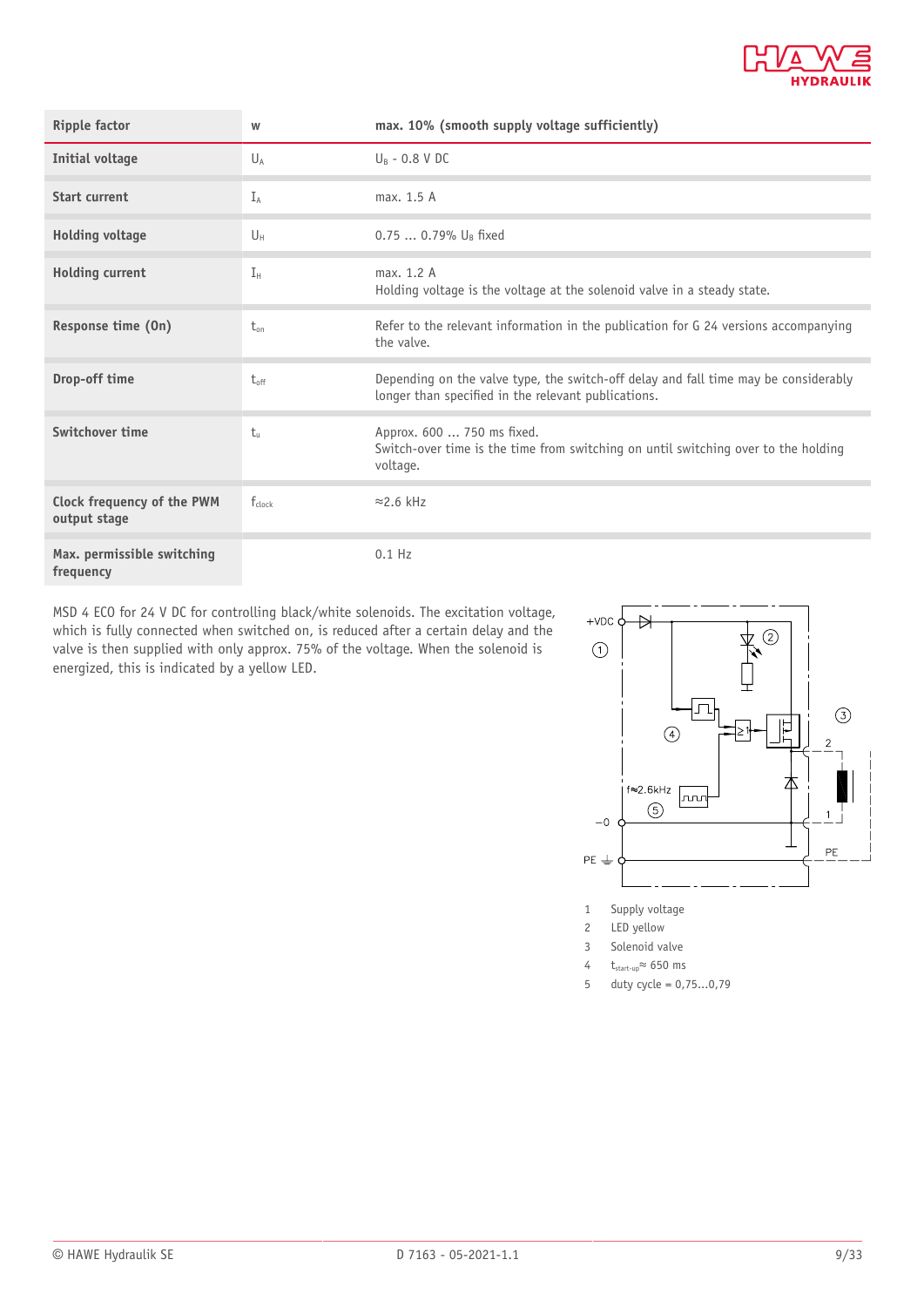

#### <span id="page-9-0"></span>**2.1.2 With pedestrial per industrial standard Type B (11 mm contact gap)**

Protection class IP 54 per DIN EN 60529 and IEC 60529 when assembled and tightened

#### **Line connector with no additional function**

| <b>Type</b>      | Part number                                           | Colour      | Number of contacts Operating voltage | $U_{\text{max}}$           | Current<br>$L_{\rm max}$ |
|------------------|-------------------------------------------------------|-------------|--------------------------------------|----------------------------|--------------------------|
| <b>MSD 6-209</b> | 6236 5004-00                                          | black       | $2+PE$                               | 250 V DC/AC                | 5 A                      |
|                  | max. conductor cross<br>section<br>(mm <sup>2</sup> ) | Cable gland | Cable<br>$\varnothing$ (mm)          | <b>Ambient temperature</b> | Notes, assembly          |
| <b>MSD 6-209</b> | 1.5                                                   | Pq9         | $6 - 8$                              | $-40+100^{\circ}$ C        |                          |

Line connector MSD 6-209 in standard version (without LED or protective circuit). For all single-action solenoids with narrow type of plug and flat plug tabs. E.g. size 0 of the valve in the arrangement [D 7300,](http://downloads.hawe.com/7/3/D7300-en.pdf) but also for proportional valves with proportional solenoids  $\Phi$ 25.



#### **Line connector with LED display and protective circuit**

| <b>Type</b> | Part number                                     | Colour      | Number of contacts Operating voltage | $U_{\text{max}}$    | Current<br>$L_{\text{max}}$ |
|-------------|-------------------------------------------------|-------------|--------------------------------------|---------------------|-----------------------------|
| SVS 3129720 | 6217 8027-00                                    | black       | $2+PE$                               | 24 V DC/AC          | 4 A                         |
|             | max. conductor cross<br>section<br>$\text{m}^2$ | Cable gland | Cable<br>$\varnothing$ (mm)          | Ambient temperature | Notes, assembly             |
|             |                                                 |             |                                      |                     |                             |

Line connector SVS 3129720 with yellow LED display and protective circuit formed by two Z-diodes.

With two Z-diodes that are connected in series in opposite directions, a sufficient protective effect can be achieved with only a slight extension of the switch-off time.

Impervious to polarity for 24 V DC/AC. Transparent cover.

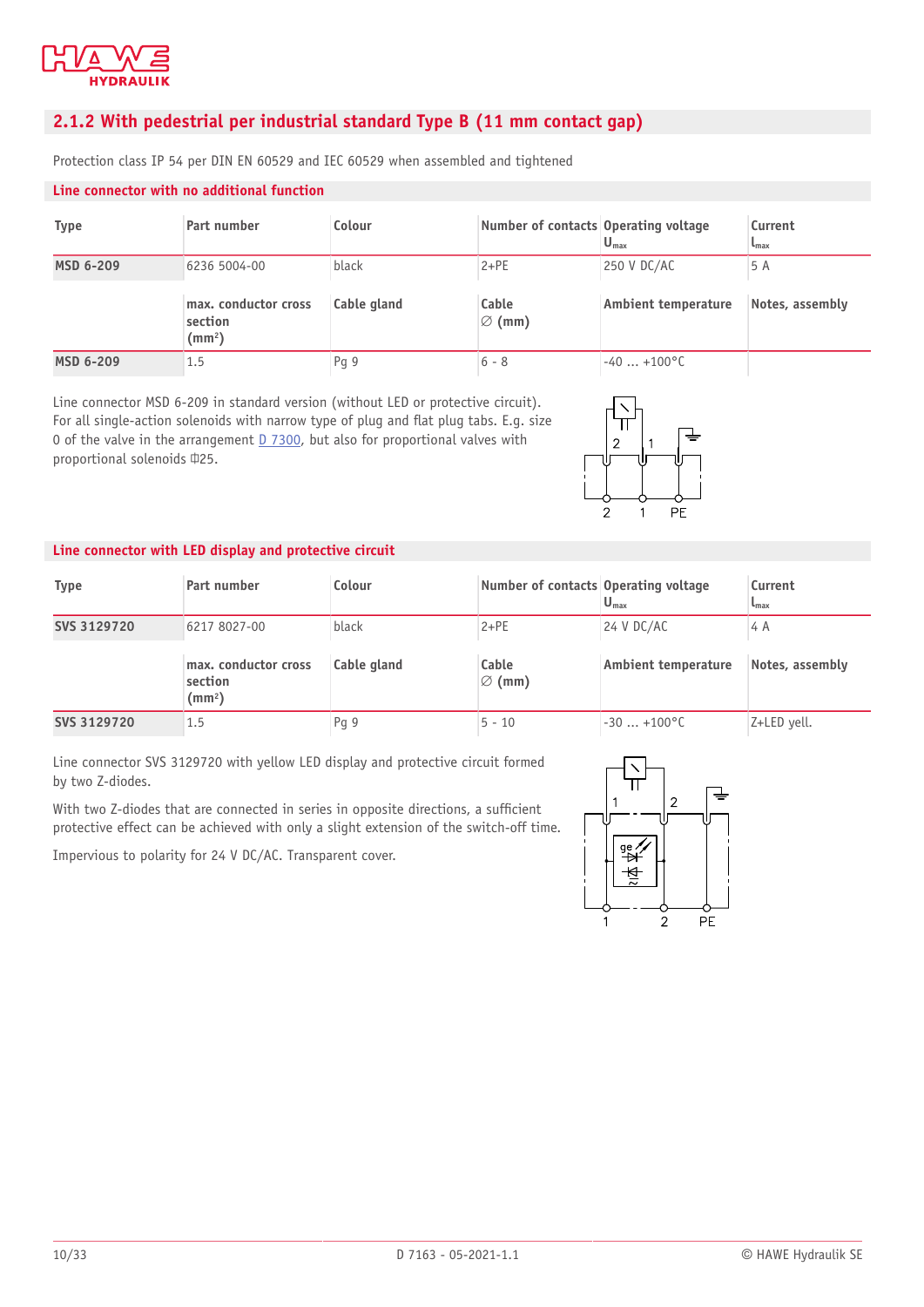

#### <span id="page-10-0"></span>**2.1.3 With central pedestrial**

| <b>Type</b>       | Part number                                           | Colour      | Number of contacts Operating voltage | $U_{\text{max}}$           | Current<br>$\mathbf{L}_{\text{max}}$ |
|-------------------|-------------------------------------------------------|-------------|--------------------------------------|----------------------------|--------------------------------------|
| MSD <sub>1</sub>  | 6236 5001-00                                          | black       | $2+PE$                               | 250 V DC/AC                | 6 A                                  |
| MSD <sub>1D</sub> | 6236 5006-00                                          | black       | $2+PE$                               | 250 V DC/AC                | 6 A                                  |
| MSD <sub>2</sub>  | 6217 6003-00                                          | black       | $2+PE$                               | 250 V DC/AC                | 4 A                                  |
|                   |                                                       |             |                                      |                            |                                      |
|                   | max. conductor cross<br>section<br>(mm <sup>2</sup> ) | Cable gland | Cable<br>$\varnothing$ (mm)          | <b>Ambient temperature</b> | Notes, assembly                      |
| MSD <sub>1</sub>  | 1.5                                                   | Pg 9        | up to 6                              | $-40$ $+100^{\circ}$ C     |                                      |
| MSD <sub>1D</sub> | 1.5                                                   | Pg 9        | up to 6                              | $-40$ $+100^{\circ}$ C     | without manual<br>override           |

Protection class IP 54 per DIN EN 60529 and IEC 60529 when assembled and tightened

#### **Line connector with no additional function**

MSD 1 for size 1 of the G valve in the arrangement [D 7300.](http://downloads.hawe.com/7/3/D7300-en.pdf) Manual override by pressing the cap (rubber cover cap within the scope of delivery).

MSD 1D without rubber cap or manual override



 $\mathbf{1}$ 

**MSD 1 MSD 1D**

MSD 2 for size 0 of the G valve in the arrangement [D 7300.](http://downloads.hawe.com/7/3/D7300-en.pdf) Manual override by pressing the cap (rubber cover cap within the scope of delivery).

#### **MSD 2**

 $\overline{2}$ 

Optional PE wire connection depending on the mounting direction of the plug

 $\overline{PF}$ 

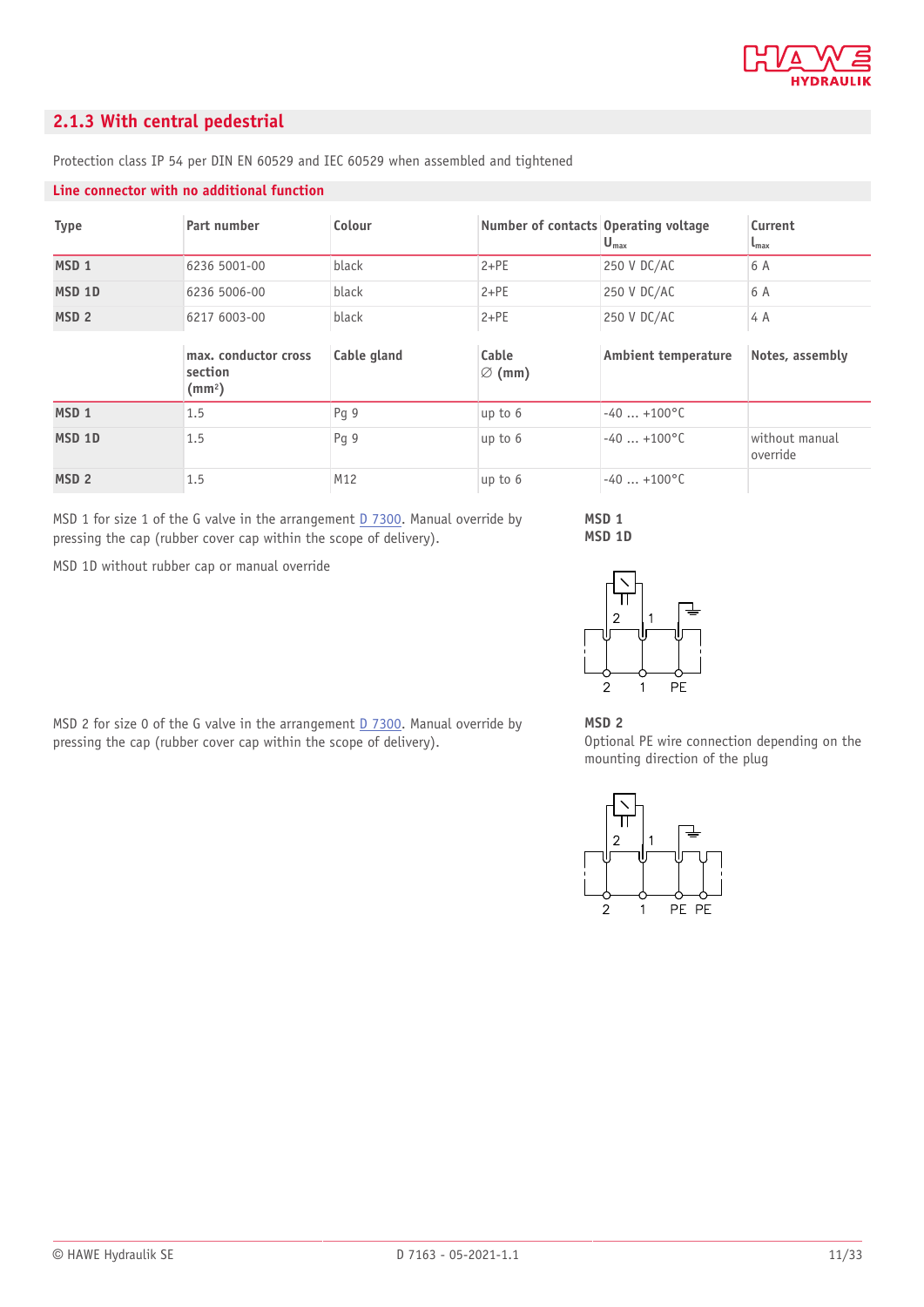

#### **Line connector with clamp diode**

| <b>Type</b>     | Part number                                     | Colour      | Number of contacts Operating voltage | $U_{\text{max}}$           | Current<br>$L_{\rm max}$ |
|-----------------|-------------------------------------------------|-------------|--------------------------------------|----------------------------|--------------------------|
| <b>MSD 2 C1</b> | 6217 6006-00                                    | black       | $2+PE$                               | 250 V DC/AC                | 4 A                      |
|                 | max. conductor cross<br>section<br>$\text{m}^2$ | Cable gland | Cable<br>$\varnothing$ (mm)          | <b>Ambient temperature</b> | Notes, assembly          |
| <b>MSD 2 C1</b> | 1.5                                             | M12         | up to $6$                            | $-40+100^{\circ}$ C        |                          |

MSD 2 C1 version with clamp diode  $^1$ )  $^2$ ) to suppress cut-off voltage peaks, e.g. in connection with electronic circuits and/or to achieve a longer fall time.

#### **O** NOTE

For MSD 2 C1, make sure that the polarity is correct! No reverse polarity protection.



#### 1 ) D = Diode

- R = Resistor
- Z = two Z-diodes in series in opposite directions
- LED = Light emitting diode
- rd. = red
- grn. = green
- yell. = yellow

#### **f** NOTE

2 )

The diodes extend the valve's fall time by 2 ... 5 times or more, depending on the size of the solenoid and the valve mounting.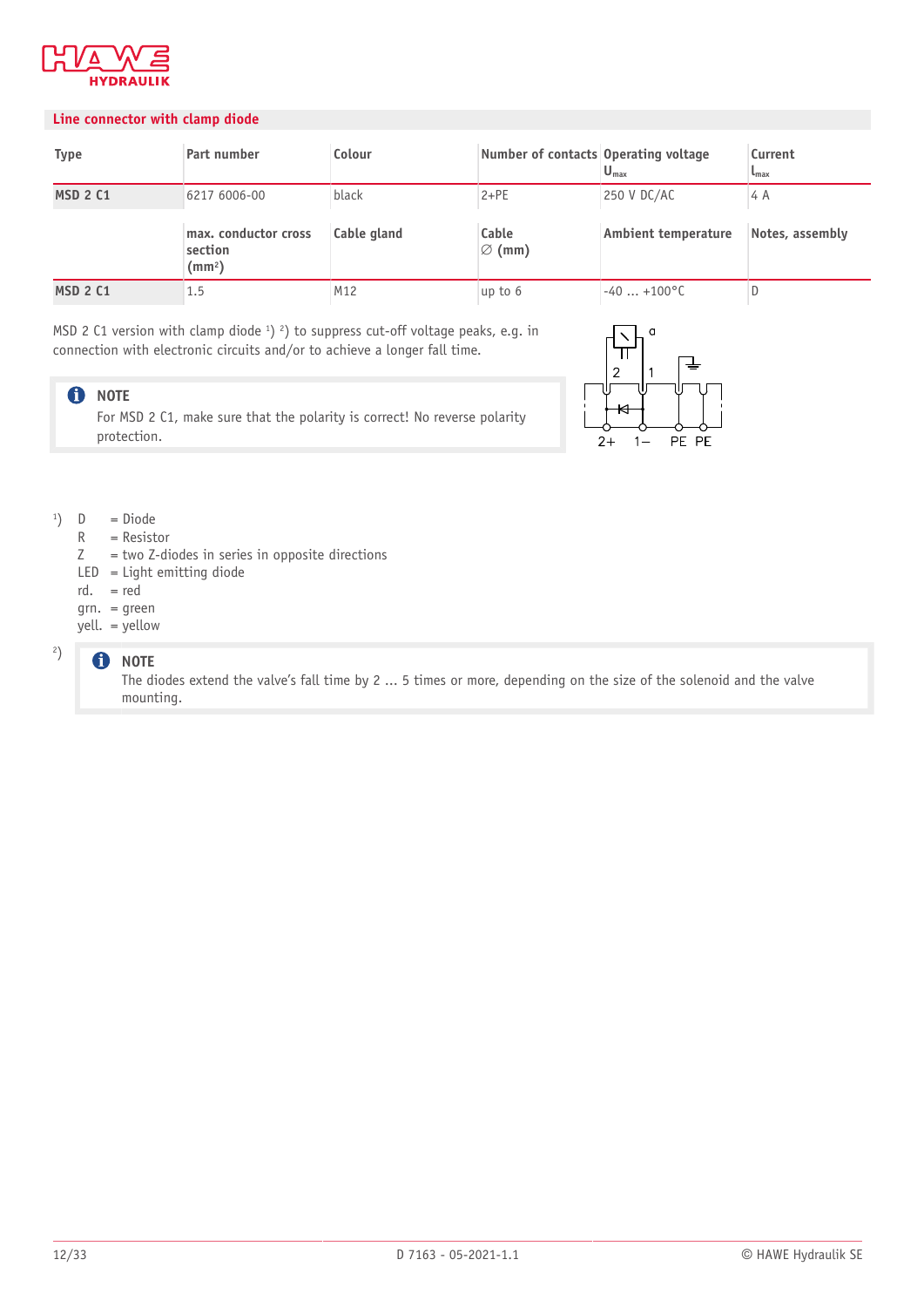

### <span id="page-12-0"></span>**2.1.4 AMP mating connector, 2-pin**

Protection class IP 67 per DIN EN 60529 and IEC 60529 when assembled

| <b>Type</b>                          | Part number                                           | Colour      | Number of contacts Operating voltage | $U_{\text{max}}$           | Current<br>$L_{\text{max}}$ |
|--------------------------------------|-------------------------------------------------------|-------------|--------------------------------------|----------------------------|-----------------------------|
| AMP<br>mating connector<br>set 2-pin | 6217 0185-00                                          | black       |                                      | 12/24 V DC                 | 1.26A                       |
|                                      | max. conductor cross<br>section<br>(mm <sup>2</sup> ) | Cable gland | Cable<br>$\varnothing$ (mm)          | <b>Ambient temperature</b> | Notes, assembly             |
| AMP<br>mating connector              |                                                       | --          | up to 7                              | $-30$ $+125^{\circ}$ C     |                             |

AMP Junior Timer mating connector set 2-pin for use with single-action solenoid. Suitable for applications requiring a higher degree of waterproofness.



#### <span id="page-12-1"></span>**2.1.5 Schlemmer plug**

Protection class IP 67 per DIN EN 60529 and IEC 60529 when assembled and tightened

| <b>Type</b>                 | Part number                                           | Colour      | Number of contacts Operating voltage | $U_{\text{max}}$           | Current<br>$L_{\text{max}}$ |
|-----------------------------|-------------------------------------------------------|-------------|--------------------------------------|----------------------------|-----------------------------|
| Schlemmer 10 SL<br>straight | 6217 8070-00                                          | black       |                                      | 48 V DC                    | 13 A                        |
| Schlemmer 10 SL<br>angle    | 6217 8071-00                                          | black       |                                      | 48 V DC                    | 13A                         |
|                             | max. conductor cross<br>section<br>(mm <sup>2</sup> ) | Cable gland | Cable<br>$\varnothing$ (mm)          | <b>Ambient temperature</b> | Notes, assembly             |
| Schlemmer 10 SL<br>straight | $1.0 - 1.5$                                           | Pq 11       | up to 10                             | $-2580^{\circ}$ C          |                             |
| Schlemmer 10 SL<br>angle    | $1.0 - 1.5$                                           | Pq 11       | up to 10                             | $-2580^{\circ}$ C          |                             |

Schlemmer plug with bayonet type 10 SL is available in 2 versions, straight or angled at 90°.

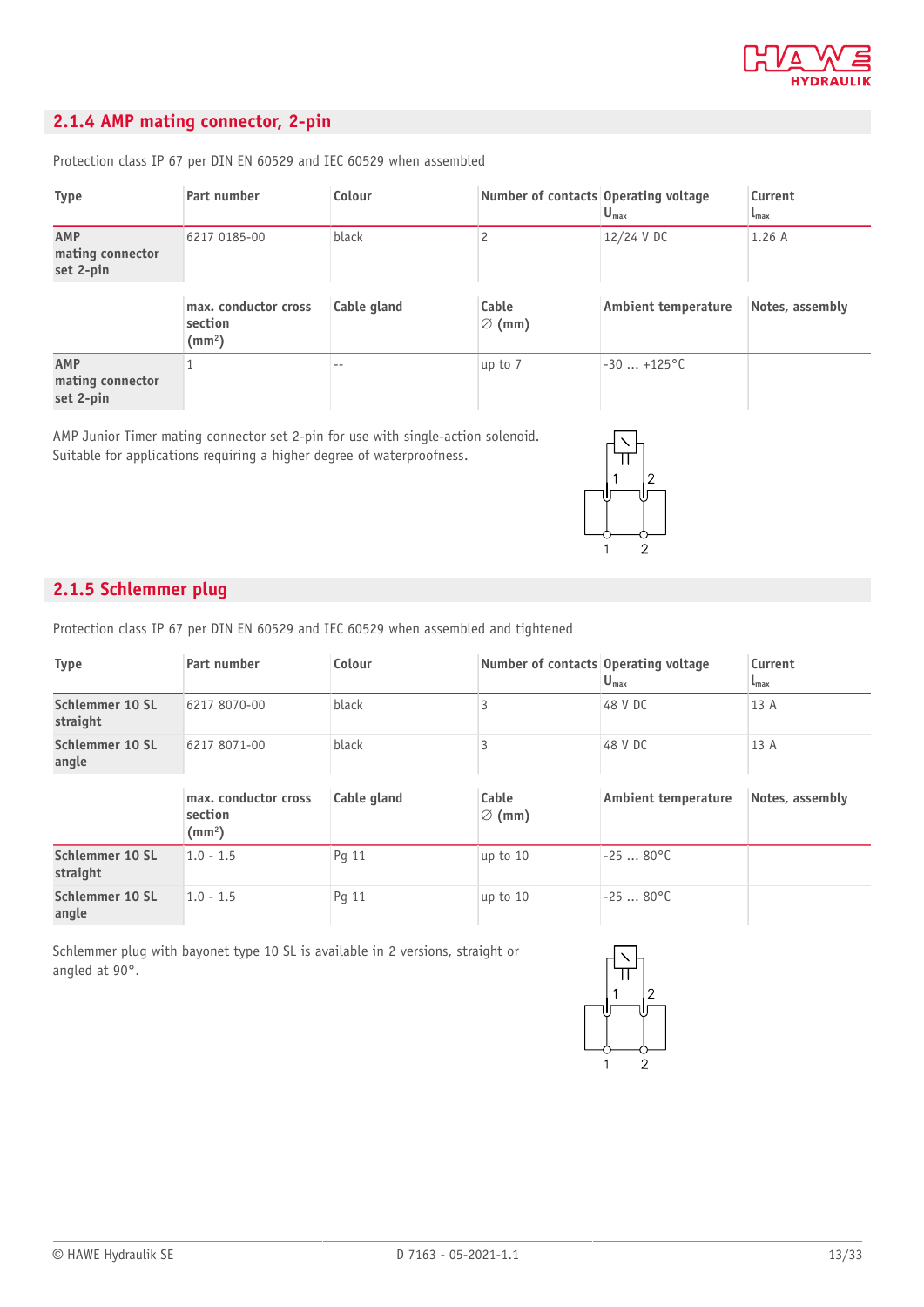

#### <span id="page-13-0"></span>**2.2 Line connector for double and reverse solenoids and twin solenoids**

### <span id="page-13-1"></span>**2.2.1 With connection base to DIN 43650 model A (ISO 4400)**

Protection class IP 65 per DIN EN 60529 and IEC 60529 when assembled and tightened

#### **Line connector with no additional function**

| <b>Type</b>      | Part number                     | Colour      | Number of contacts Operating voltage | $U_{\text{max}}$       | Current<br>$\mathsf{L}_{\text{max}}$ |
|------------------|---------------------------------|-------------|--------------------------------------|------------------------|--------------------------------------|
| <b>MSD 3-309</b> | 6217 0002-00                    | black       | $3+PE$                               | 250 V DC/AC            | 5 A                                  |
| <b>MSD 3-309</b> | 6217 0003-00                    | grey        | $3+PE$                               | 250 V DC/AC            | 5 A                                  |
|                  | max. conductor cross<br>section | Cable gland | Cable<br>$\varnothing$ (mm)          | Ambient temperature    | Notes, assembly                      |
|                  | $\text{(mm)}$                   |             |                                      |                        |                                      |
| <b>MSD 3-309</b> | 1.5                             | Pq 9        | $6 - 8$                              | $-40$ $+100^{\circ}$ C |                                      |

Series (black) for proportional solenoids  $\text{\texttt{435}}$  and  $\text{\texttt{445}}$  with standard plug type A. Grey housing (A-socket) only for 4/3-directional spool valve type SW...



#### **Line connector with rectifier (circuit)**

| <b>Type</b>   | Part number                                     | Colour      | Number of contacts Operating voltage | $U_{\text{max}}$    | Current<br>$L_{\rm max}$    |
|---------------|-------------------------------------------------|-------------|--------------------------------------|---------------------|-----------------------------|
| MSD 4-309 P22 | 6217 6001-00                                    | black       | $2+PE$                               | 250 V AC            | 1 A                         |
|               | max. conductor cross<br>section<br>$\text{m}^2$ | Cable gland | Cable<br>$\varnothing$ (mm)          | Ambient temperature | Notes, assembly             |
| MSD 4-309 P22 | 1.5                                             | Pg 9        | $6 - 8$                              | $-40+100^{\circ}$ C | 2x half-wave rectifi-<br>er |

Rectifier sockets for the use of DC solenoids on AC mains supply 50 Hz and 60 Hz.

MSD 4-309 P22 with double half-wave rectifier set with clamp diode  $\frac{1}{2}$ ), for double and reverse solenoids and twin solenoids with 102 V DC coils on 230 V AC mains or 48 V DC coils on 110 V AC mains.

 $U_{DC} = 0.45 U_{AC} - 1 V$ 

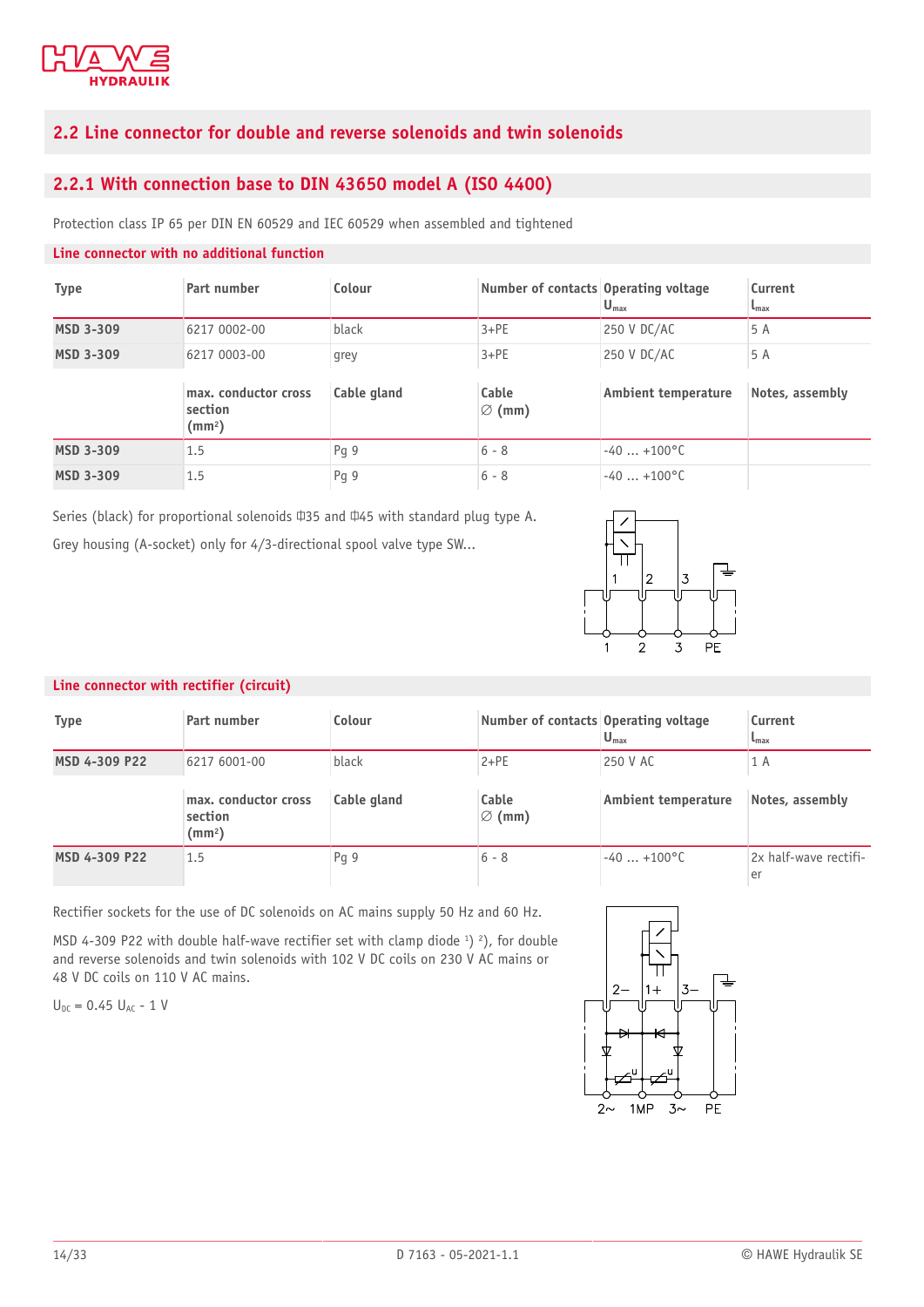

#### **Line connector with clamp diode**

| <b>Type</b>  | Part number                                     | Colour      | Number of contacts Operating voltage | $U_{\text{max}}$           | Current<br>$L_{\rm max}$ |
|--------------|-------------------------------------------------|-------------|--------------------------------------|----------------------------|--------------------------|
| MSD 4-309 C2 | 6236 6005-00                                    | black       | $3+PE$                               | 250 V DC                   | 4 A                      |
|              | max. conductor cross<br>section<br>$\text{m}^2$ | Cable gland | Cable<br>$\varnothing$ (mm)          | <b>Ambient temperature</b> | Notes, assembly          |
| MSD 3-309 C2 | 1.5                                             | Pq9         | $6 - 8$                              | $-40$ $+100^{\circ}$ C     | 2xD                      |

MSD 4-309 C2 with two clamp diodes, for DC double and reverse solenoids and twin solenoids.

Both overvoltages and electromagnetic interference occur when switching solenoid valves (inductances). Clamp diodes <sup>1</sup>) <sup>3</sup>) connected in parallel with the coil can suppress the cut-off voltage peaks and ensure the highest degree of EMC. However, they extend the hydraulic valve's switch-off time.



#### **Line connector with LED display and protective circuit**

| <b>Type</b> | Part number                                     | Colour      | Number of contacts Operating voltage | $U_{\text{max}}$    | Current<br>$L_{\rm max}$ |
|-------------|-------------------------------------------------|-------------|--------------------------------------|---------------------|--------------------------|
| SVS 296365  | 6217 8134-00                                    | black       | $3+PE$                               | 24 V DC             | 4 A                      |
|             | max. conductor cross<br>section<br>$\text{m}^2$ | Cable gland | Cable<br>$\varnothing$ (mm)          | Ambient temperature | Notes, assembly          |
| SVS 296365  | 1.5                                             |             | $5 - 10$                             | $-30+100^{\circ}$ C | 2x LED yell./grn         |

Line connector SVS 296365 with two LEDs (green and yellow) and protective circuit formed by two Z-diodes. For use with twin solenoids and double and reverse solenoids.

24 V DC/AC, impervious to polarity, cover transparent.

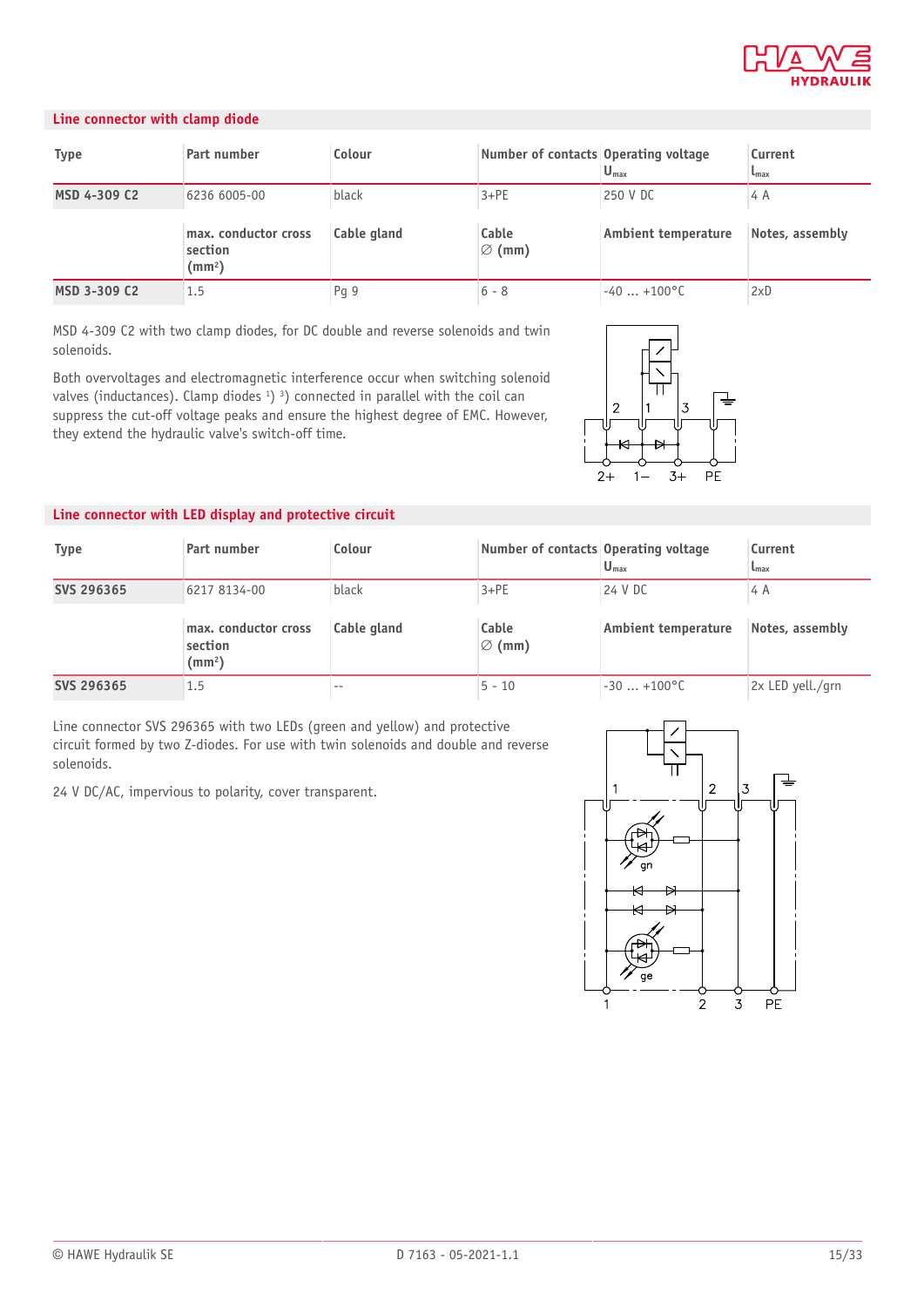

#### **Ready-for-connection line connector L5K-VZP with 5 m cable and L10K-VZP with 10 m cable**

| <b>Type</b> | Part number                                     | Colour      | Number of contacts Operating voltage | $U_{\text{max}}$    | Current<br>$L_{\text{max}}$ |
|-------------|-------------------------------------------------|-------------|--------------------------------------|---------------------|-----------------------------|
| L5K-VZP     | 6217 8086-00                                    | black       | $3+PE$                               | 10  32 V DC/AC      | 3 A                         |
| L10K-VZP    | 6217 8067-00                                    | black       | $3+PE$                               | 10  32 V DC/AC      | 3A                          |
|             | max. conductor cross<br>section<br>$\text{m}^2$ | Cable gland | Cable<br>$\varnothing$ (mm)          | Ambient temperature | Notes, assembly             |
| L5K-VZP     | 0.5                                             | $- -$       | 5.2                                  | $-40+80$ °C         | Z+LED yell./ grn            |
| L10K-VZP    | 0.5                                             | $- -$       | 5.2                                  | $-40+80^{\circ}$ C  | Z+LED yell/ grn             |

L5K-VZP and L10K-VZP are ready-for-connection valve sockets with LED display for twin solenoids. At the valve end, the connection cable is securely moulded to the line connector; the ready-for-connection single wires at the other end are provided with wire end sleeves. The line connectors are provided with an integrated seal to the base plate.

- Overvoltage protection against inductive cut-off voltage peaks up to 47 V
- Ready-for-connection line connector with 5 m cable



#### 1 ) **f** NOTE

The diodes extend the valve's fall time by 2 ... 5 times or more, depending on the size of the solenoid and the valve mounting.

- 2 ) Diodes 1 N 4007, peak reverse voltage 1000 V, nominal current 1 A
- 3  $\mathsf D$ = Diode
	- R = Resistor
	- Z = two Z-diodes in series in opposite directions
	- LED = Light emitting diode
	- rd. = red
	- grn. = green
	- yell. = yellow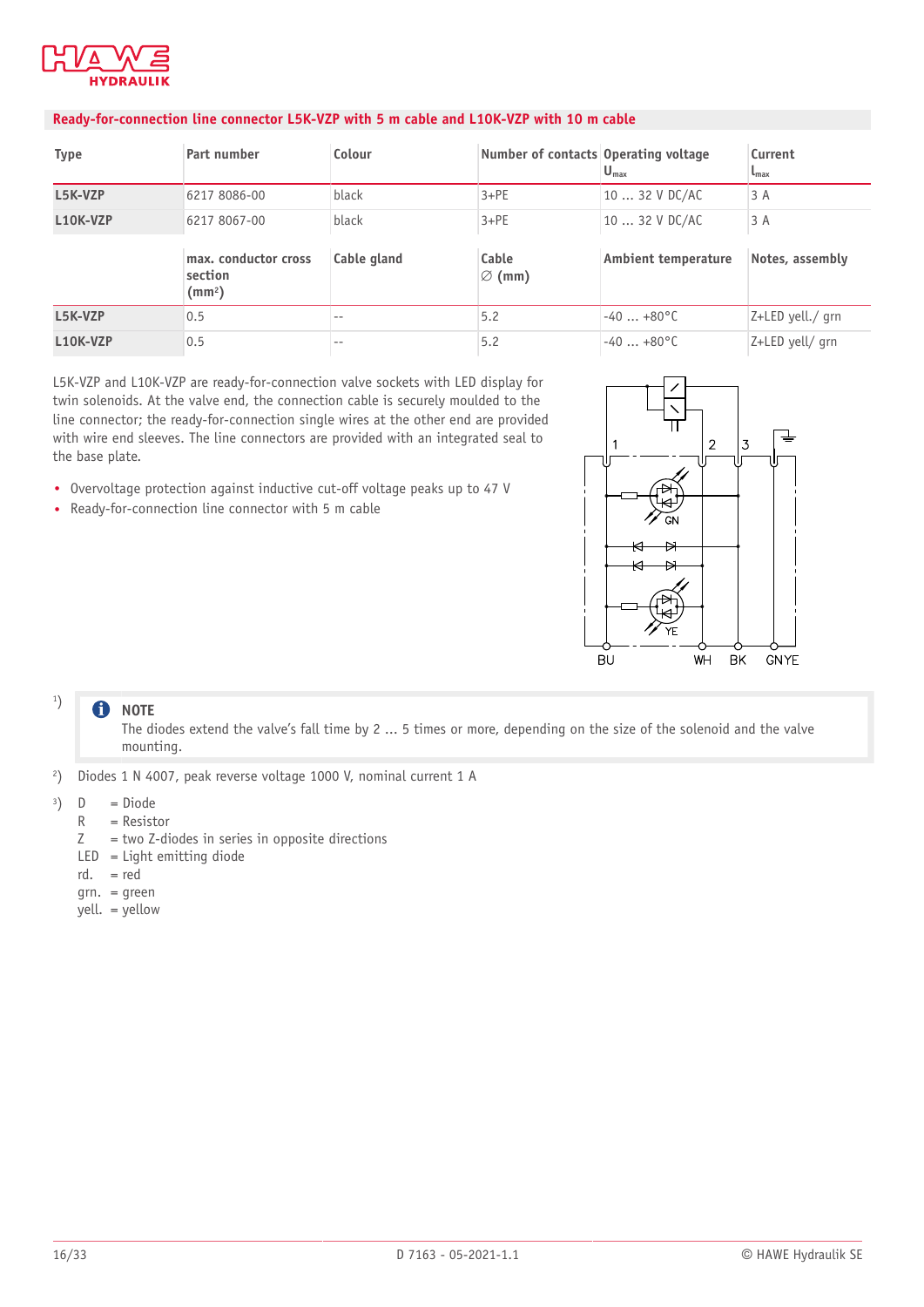

### <span id="page-16-0"></span>**2.2.2 With pedestrial per DIN 43650 Type C**

Protection class IP 65 per DIN EN 60529 and IEC 60529 when assembled and tightened

| <b>Type</b>   | Part number                                           | Colour         | Number of contacts Operating voltage | $U_{\text{max}}$    | Current<br>$L_{\rm max}$ |
|---------------|-------------------------------------------------------|----------------|--------------------------------------|---------------------|--------------------------|
| <b>MSD 10</b> | 6217 0036-00                                          | black          | $3+PE$                               | 250 V DC/AC         | 16 A                     |
|               | max. conductor cross<br>section<br>(mm <sup>2</sup> ) | Cable gland    | Cable<br>$\varnothing$ (mm)          | Ambient temperature | Notes, assembly          |
| <b>MSD 10</b> | XX                                                    | H <sub>6</sub> | XX                                   | $-40+90$ °C         |                          |

MSD 10 with pedestrial per DIN 43650 Type C.



1 (for coding ...H 4 and ...C 4)



#### <span id="page-16-1"></span>**2.2.3 AMP mating connector set**

Protection class IP 67 per DIN EN 60529 and IEC 60529 when assembled and tightened

| <b>Type</b>                          | Part number                                           | Colour      | Number of contacts Operating voltage | $U_{\text{max}}$           | Current<br>$\mathsf{L}_{\text{max}}$ |
|--------------------------------------|-------------------------------------------------------|-------------|--------------------------------------|----------------------------|--------------------------------------|
| AMP<br>mating connector<br>set 4-pin | 6217 0180-00                                          | black       |                                      | 24 V DC                    | 1.26A                                |
|                                      | max. conductor cross<br>section<br>(mm <sup>2</sup> ) | Cable gland | Cable<br>$\varnothing$ (mm)          | <b>Ambient temperature</b> | Notes, assembly                      |
| AMP<br>mating connector<br>set 4-pin |                                                       | $- -$       | up to 7                              | $-30$ $+125^{\circ}$ C     |                                      |

AMP mating connector set 4-pin for twin solenoids and double and reverse solenoids.

Suitable for applications requiring a higher degree of waterproofness and reliability.



AMP Junior Timer, 4-pin IP 67 (IEC 60529)

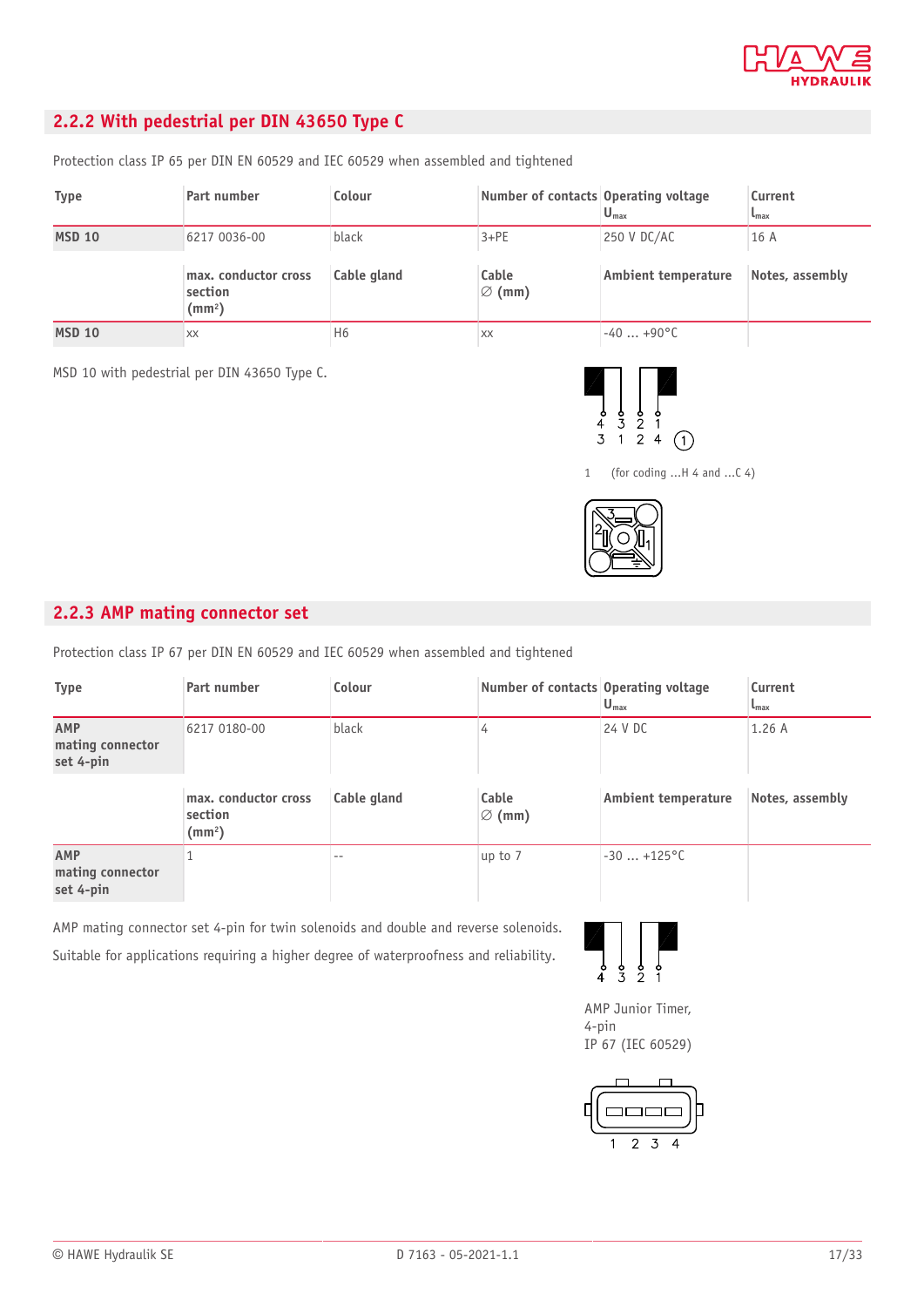

### <span id="page-17-0"></span>**2.2.4 Schlemmer plug with bayonet**

Protection class IP 67 per DIN EN 60529 and IEC 60529 when assembled and tightened

| <b>Type</b>                 | Part number                                           | Colour      | Number of contacts Operating voltage | $U_{\text{max}}$           | Current<br>$\mathbf{L}_{\text{max}}$ |
|-----------------------------|-------------------------------------------------------|-------------|--------------------------------------|----------------------------|--------------------------------------|
| Schlemmer 10 SL<br>straight | 6217 8070-00                                          | black       | ς                                    | 48 V DC                    | 13 A                                 |
| Schlemmer 10 SL<br>angle    | 6217 8071-00                                          | black       | 3                                    | 48 V DC                    | 13A                                  |
|                             | max. conductor cross<br>section<br>(mm <sup>2</sup> ) | Cable gland | Cable<br>$\varnothing$ (mm)          | <b>Ambient temperature</b> | Notes, assembly                      |
| Schlemmer 10 SL<br>straight | $1.0 - 1.5$                                           | Pq 11       | up to 10                             | $-2580^{\circ}$ C          |                                      |
| Schlemmer 10 SL<br>angle    | $1.0 - 1.5$                                           | Pq 11       | up to 10                             | $-2580^{\circ}$ C          |                                      |

Schlemmer 10 SL with bayonet is available in two versions, straight or angled at 90°.

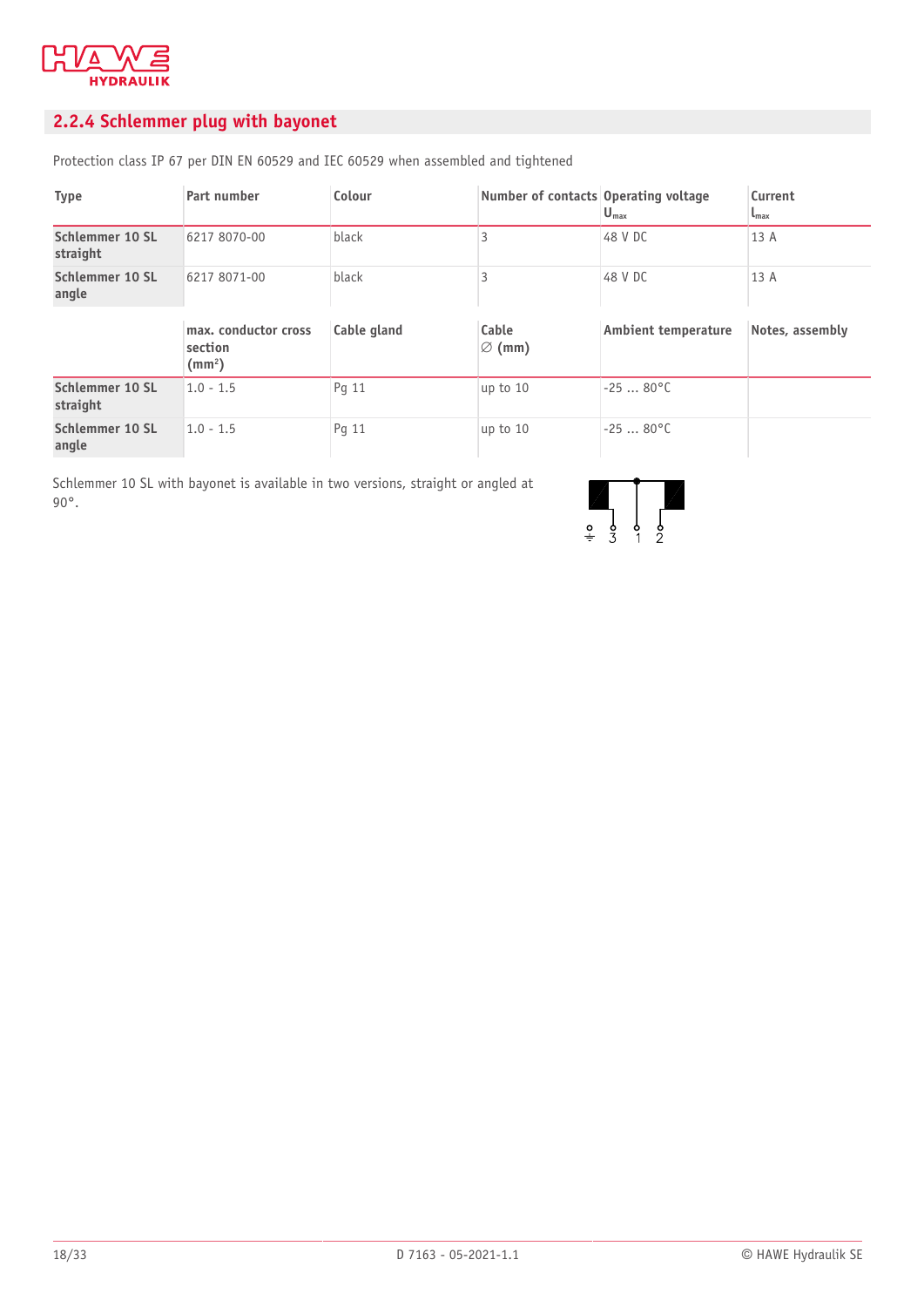

#### <span id="page-18-0"></span>**2.3 Line connector for switch units**

#### <span id="page-18-1"></span>**2.3.1 With connection base to DIN 43650 model A (ISO 4400)**

Protection class IP 65 per DIN EN 60529 and IEC 60529 when assembled and tightened

#### **Line connector with LED display**

| <b>Type</b> | Part number                                           | Colour      | Number of contacts Operating voltage | $U_{\text{max}}$           | Current<br>$L_{\rm max}$ |
|-------------|-------------------------------------------------------|-------------|--------------------------------------|----------------------------|--------------------------|
| SVS 296100  | 6217 8026-00                                          | black       | $3+PE$                               | 24 V DC/AC                 | 5 A                      |
|             | max. conductor cross<br>section<br>(mm <sup>2</sup> ) | Cable gland | Cable<br>$\varnothing$ (mm)          | <b>Ambient temperature</b> | Notes, assembly          |
| SVS 296100  | 1.5                                                   | Pg 9        | $5 - 10$                             | $-30$ $+100^{\circ}$ C     | LED rd./arn              |

SVS 296100 has two independent LED displays, red and green, for pressure switches. For signalling the switching status on pressure switches in the arrangement [D 5440.](http://downloads.hawe.com/5/4/D5440-en.pdf)

Transparent cover.



#### **Ready-for-connection line connector L5K-DG with 5 m cable and L10K-DG with 10 m cable**

| <b>Type</b> | Part number                                           | Colour      | Number of contacts Operating voltage | $U_{\text{max}}$           | Current<br>$L_{\text{max}}$ |
|-------------|-------------------------------------------------------|-------------|--------------------------------------|----------------------------|-----------------------------|
| $L5K-DG$    | 6217 8087-00                                          | black       | $3+PE$                               | 24 V DC/AC                 | 3A                          |
| $L10K-DG$   | 6217 8091-00                                          | black       | $3+PE$                               | 24 V DC/AC                 | 3A                          |
|             | max. conductor cross<br>section<br>(mm <sup>2</sup> ) | Cable gland | Cable<br>$\varnothing$ (mm)          | <b>Ambient temperature</b> | Notes, assembly             |
| L5K-DG      | 0.5                                                   | --          | 5.2                                  | $-40+80$ °C                | Z+LED grn./rd.              |
|             |                                                       |             |                                      |                            |                             |

L5K-DG and L10K-DG are ready-for-connection line connectors with LED display for pressure switches. The connection cable is securely moulded to the line connector. The ready-for-connection single wires at the free end of the cable are provided with wire end sleeves. The line connectors are provided with an integrated seal to the base plate.

- Overvoltage protection against inductive cut-off voltage peaks up to 47 V
- The ready-for-connection line connector has a cable length of 5 m.

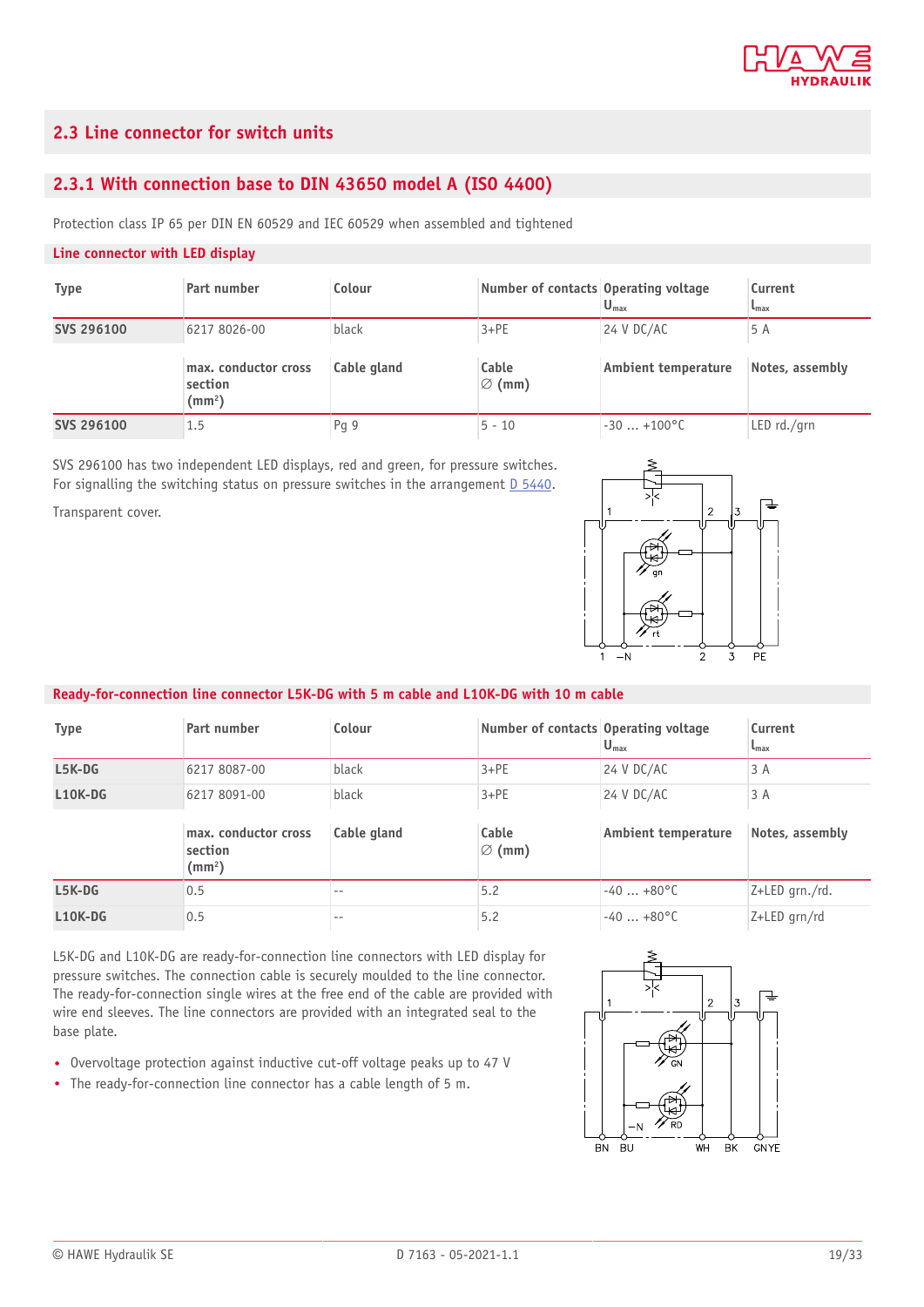

#### <span id="page-19-0"></span>**2.3.2 With connection base to DIN 43650 model C**

Protection class IP 65 per DIN EN 60529 and IEC 60529 when assembled and tightened

| <b>Type</b>     | Part number                                           | Colour      | Number of contacts Operating voltage | $U_{\text{max}}$           | Current<br>$L_{\rm max}$ |
|-----------------|-------------------------------------------------------|-------------|--------------------------------------|----------------------------|--------------------------|
| <b>GDSN 207</b> | 6217 0037-00                                          | black       |                                      | 250 V DC/AC                | 6 A                      |
|                 | max. conductor cross<br>section<br>(mm <sup>2</sup> ) | Cable gland | Cable<br>$\varnothing$ (mm)          | <b>Ambient temperature</b> | Notes, assembly          |
| <b>GDSN 207</b> | 0.75                                                  | Pg 7        | $4.5 - 6$                            | $-40$ $+125^{\circ}$ C     |                          |

GDSN 207 is a line connector with pedestrial per DIN 43650 Type C, for up to 250 V AC/DC.

GDSN 207 is equipped with 3 pins to supply the level switch and temperature switch on compact hydraulic power packs. See [D 7900](http://downloads.hawe.com/7/9/D7900-en.pdf) Item 4.2.



#### <span id="page-19-1"></span>**2.3.3 Schlemmer plug with bayonet**

Protection class IP 67 per DIN EN 60529 and IEC 60529 when assembled and tightened

| <b>Type</b>                      | Part number  | Colour | Number of contacts Operating voltage | $U$ <sub>max</sub> | Current<br>$L_{\rm max}$ |
|----------------------------------|--------------|--------|--------------------------------------|--------------------|--------------------------|
| Schlemmer plug<br>10 SL straight | 6217 8070-00 | black  |                                      | 12/24 V DC         | 13 A                     |
| Schlemmer plug<br>10 SL angle    | 6217 8071-00 | black  |                                      | 12/24 V DC         | 13 A                     |

|                                  | max. conductor cross<br>section<br>$\text{m}^2$ | Cable gland | Cable<br>$\varnothing$ (mm) | Ambient temperature | Notes, assembly |
|----------------------------------|-------------------------------------------------|-------------|-----------------------------|---------------------|-----------------|
| Schlemmer plug<br>straight 10 SL | $1.0 - 1.5$                                     | Pq 11       | $up$ to 10                  | $-25+80^{\circ}$ C  |                 |
| Schlemmer plug<br>angle 10 SL    | $1.0 - 1.5$                                     | Pg 11       | $up$ to 10                  | $-25+80^{\circ}$ C  |                 |

Schlemmer plug 10 SL with bayonet is available in two versions, straight or angled at 90°.



For use with DG 3 of the pressure switch as shown in the printed diagram [D 5440](http://downloads.hawe.com/5/4/D5440-en.pdf). Contact 1-2 remains closed as long as the pressure is below the switching point.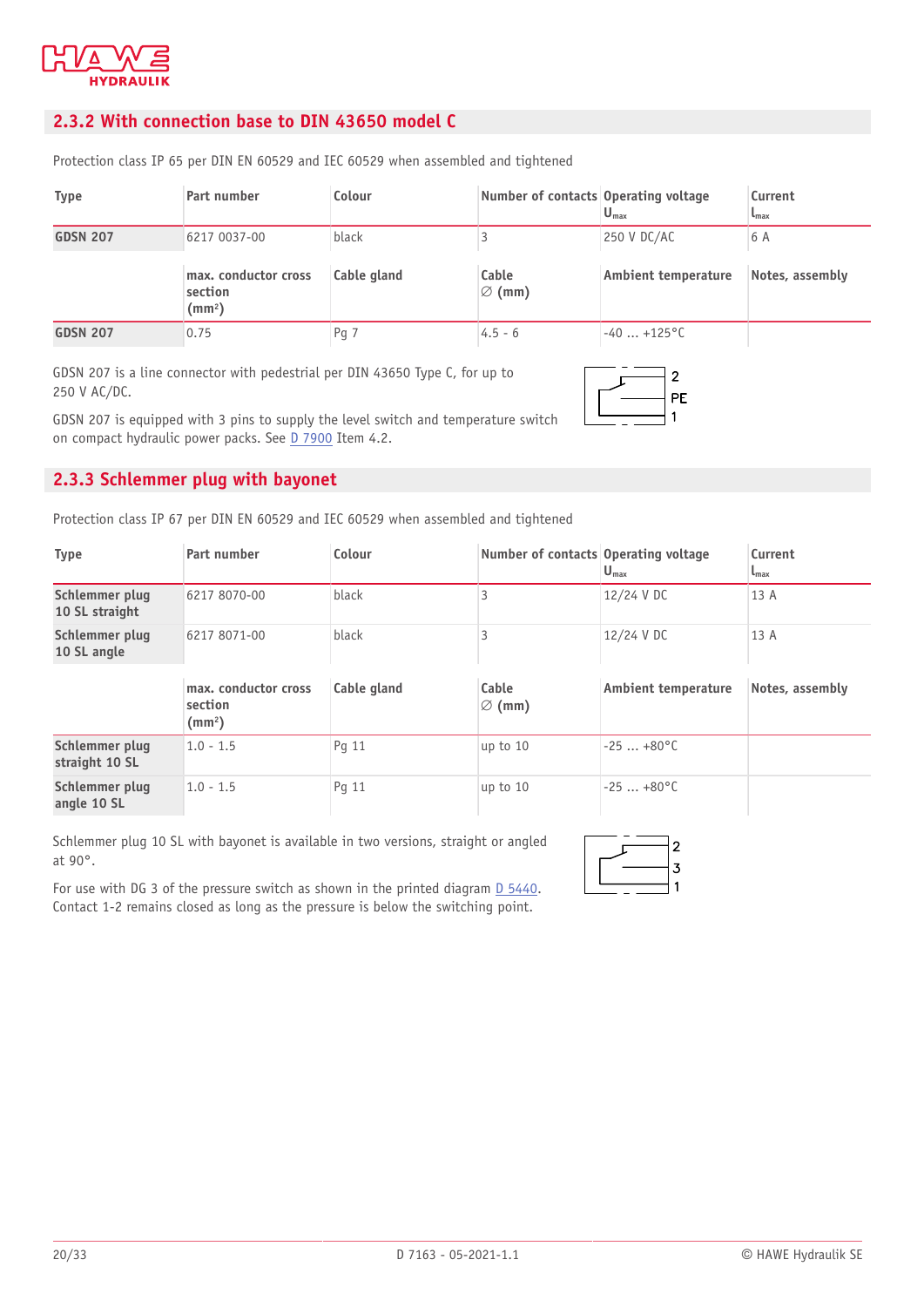

#### <span id="page-20-0"></span>**2.3.4 MSD-T7 M12 socket**

Protection class IP 67 per DIN EN 60529 and IEC 60529 when assembled and tightened

| <b>Type</b>          | Part number                                     | Colour      | Number of contacts Operating voltage | $U_{\text{max}}$           | Current<br>$L_{\text{max}}$ |
|----------------------|-------------------------------------------------|-------------|--------------------------------------|----------------------------|-----------------------------|
| MSD-T7<br>M12x1, 90° | 6217 8048-00                                    | black       |                                      | 250 V                      | 4 A                         |
|                      | max. conductor cross<br>section<br>$\text{m}^2$ | Cable gland | Cable<br>$\varnothing$ (mm)          | <b>Ambient temperature</b> | Notes, assembly             |
| MSD-T7<br>M12x1, 90° | 0.75                                            | $- -$       | $4 - 6$                              | $-40+85$ °C                |                             |

MSD-T7 is a 90° angled line connector for pressure switches. Connection is M12x1.

To lock the cable connector with the device connector, the threaded ring is tightened "hand-tight".

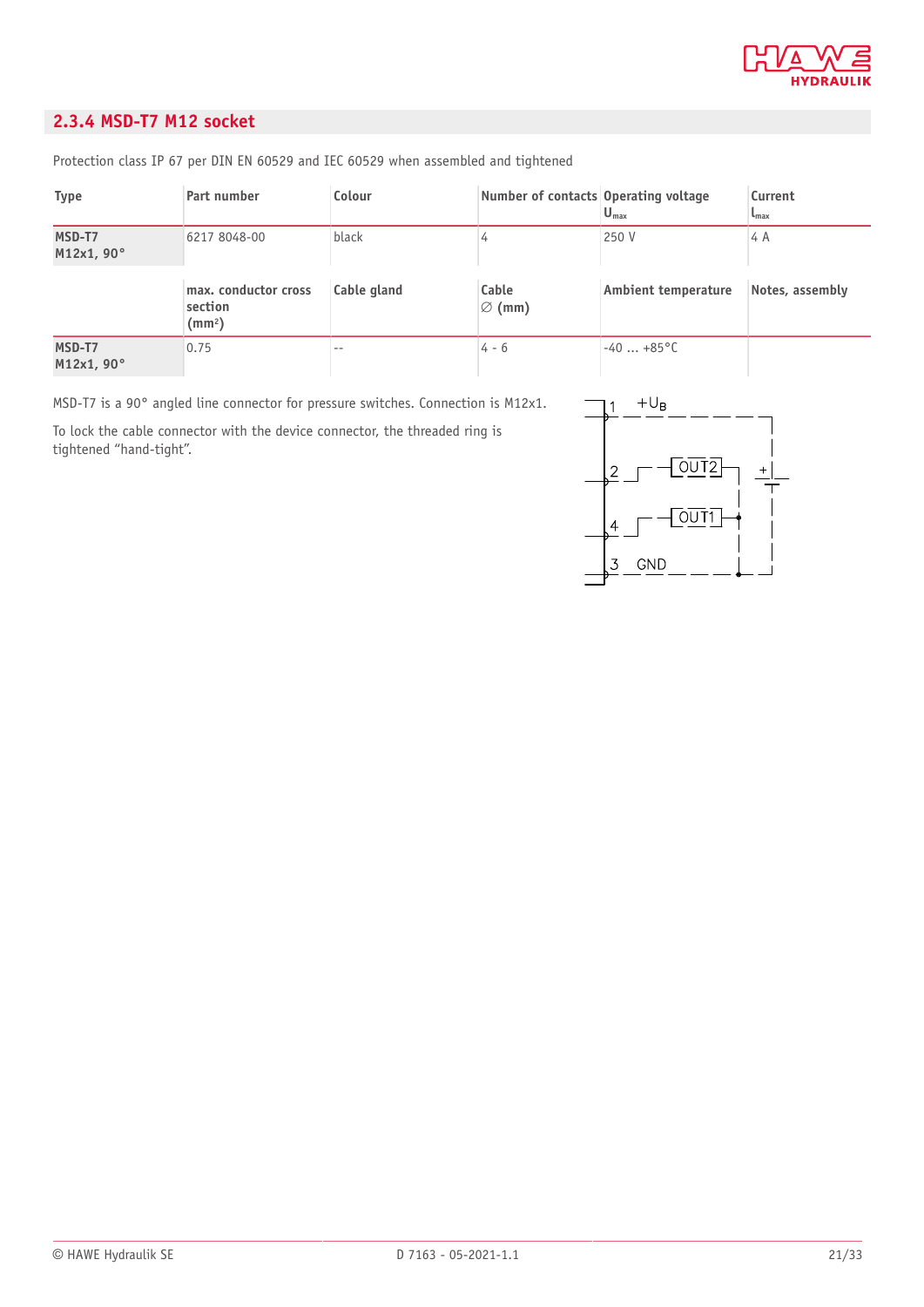

#### <span id="page-21-0"></span>**2.4 Adapter**

#### <span id="page-21-1"></span>**2.4.1 Adapter for pedestrial per DIN 43650 Type A**

Protection class IP 65 per DIN EN 60529 and IEC 60529 when assembled and tightened

#### **Adapter for pedestrial per DESINA DIN 43650 Type A / plug M12x1**

| <b>Type</b>       | Part number                                           | Colour            | Number of contacts Operating voltage | $Umax$                | Current<br>$\mathsf{L}_{\text{max}}$                |
|-------------------|-------------------------------------------------------|-------------------|--------------------------------------|-----------------------|-----------------------------------------------------|
| <b>MSUD 41321</b> | 8225 0072-00                                          | black             | $3+PE$                               | 24 V DC/AC            | 4 A                                                 |
| <b>MSUD 41341</b> | 6217 8064-00                                          | black             | 4                                    | 24 V DC/AC            | 4 A                                                 |
| <b>MSUD 41441</b> | 8225 0092-00                                          | black             | $3+PE$                               | 24 V DC/AC            | 4 A                                                 |
| <b>MSUD 41461</b> | 6217 8065-00                                          | black             | 4                                    | 24 V DC/AC            | 4 A                                                 |
|                   | max. conductor cross<br>section<br>(mm <sup>2</sup> ) | Cable gland       | Cable<br>$\varnothing$ (mm)          | Ambient temperature   | Notes, assembly                                     |
| <b>MSUD 41321</b> | $-$                                                   | $\qquad \qquad -$ | $- -$                                | $-25$ $+90^{\circ}$ C | Outlet to the top<br>for pressure switch            |
| <b>MSUD 41341</b> |                                                       |                   |                                      | $-40+90$ °C           | Outlet to the top<br>for single-action<br>solenoid  |
| <b>MSUD 41441</b> |                                                       |                   |                                      | $-25$ $+90^{\circ}$ C | Outlet to the rear<br>for pressure switch           |
| <b>MSUD 41461</b> | $- -$                                                 | --                |                                      | $-25$ $+90^{\circ}$ C | Outlet to the rear<br>for single-action<br>solenoid |

Inexpensive adapter for retrofitting single-action solenoid valves and pressure switches in compliance with DESINA with LED display and integrated protective circuit against inductive cut-off voltage peaks. The adapter is equipped with a simple cable break plausibility check in the form of bridged contacts 1 and 2.

The adapter contains a captive flat seal and an M3 central screw.

Single-action solenoid **Pressure switch** 



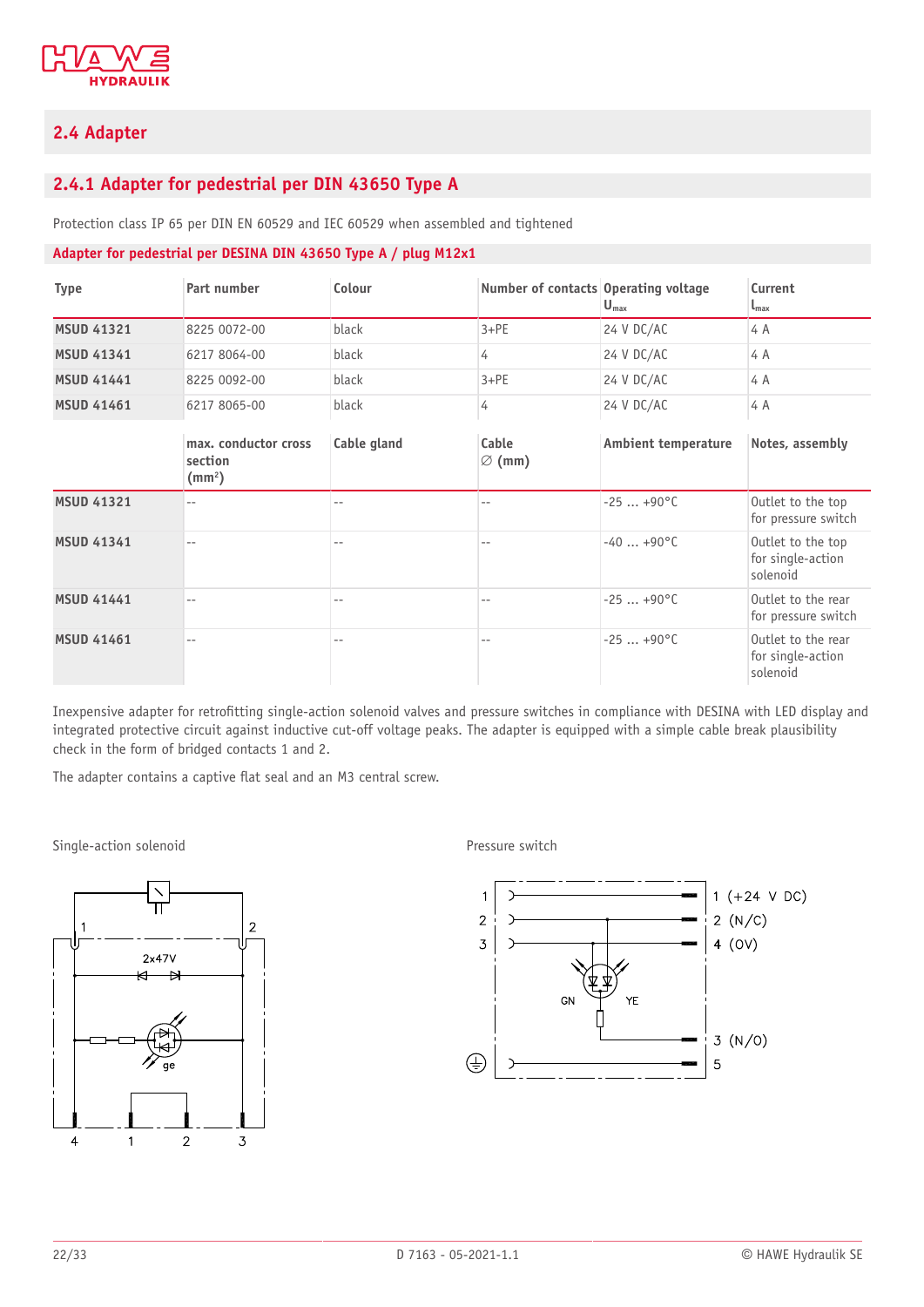

#### <span id="page-22-0"></span>**2.4.2 Adapter connection base to DIN 43650 model B**

Protection class IP 65 per DIN EN 60529 and IEC 60529 when assembled and tightened

#### **Adapter for pedestrial DIN Form A - DIN B**

| <b>Type</b>                | Part number                                      | Colour      | Number of contacts Operating voltage | $U_{\text{max}}$           | Current<br>$L_{\text{max}}$ |
|----------------------------|--------------------------------------------------|-------------|--------------------------------------|----------------------------|-----------------------------|
| Adapter<br>Form A - Form B | 6217 0238-00                                     | black       | $2+PE$                               |                            |                             |
|                            | max. conductor cross<br>section<br>$\text{(mm)}$ | Cable gland | Cable<br>$\varnothing$ (mm)          | <b>Ambient temperature</b> | Notes, assembly             |
| Adapter<br>Form A - Form B | $- -$                                            | $- -$       | $- -$                                |                            |                             |

Adapter model A - model B for the transition from the industry standard model B to DIN 43650 model A. This allows the proportional amplifier EV2S in the arrangement [D 7818/1](http://downloads.hawe.com/7/8/D78181-en.pdf) to be used to activate a solenoid valve with an industry standard connector.





#### <span id="page-22-1"></span>**2.4.3 Adapter for pedestrial, central pedestrial**

Protection class IP 54 per DIN EN 60529 and IEC 60529 when assembled and tightened

#### **Adapter for pedestrial, central device socket MSD 1 to DIN Form A**

| <b>Type</b>          | Part number                   | Colour      | Number of contacts Operating voltage | $U_{\text{max}}$           | Current<br>$\mathsf{L}_{\text{max}}$ |
|----------------------|-------------------------------|-------------|--------------------------------------|----------------------------|--------------------------------------|
| <b>MSD 1 - MSD 3</b> | 6217 6004-00                  | black       | $2+PE$                               | 250 V DC/AC                | 6 A                                  |
| $MSD 2 - MSD 3$      | 6217 8034-00                  | black       | $2+PE$                               | 250 V DC/AC                | 4 A                                  |
|                      | max. conductor cross          | Cable gland | Cable                                | <b>Ambient temperature</b> | Notes, assembly                      |
|                      | section<br>(mm <sup>2</sup> ) |             | $\varnothing$ (mm)                   |                            |                                      |
| <b>MSD 1 - MSD 3</b> | $- -$                         | $- -$       | $- -$                                | $-30+100^{\circ}$ C        |                                      |

Adapter version MSD 1- MSD 3 for G valve size 1. For transition from MSD - 1 to a line connector in the arrangement DIN 43650 A. For a characteristic order coding see [D 7300](http://downloads.hawe.com/7/3/D7300-en.pdf), adapter version MSD 2 - MSD 3 for G valve size 0 used. For transition from MSD - 2 to a line connector in the arrangement DIN 43650 A.

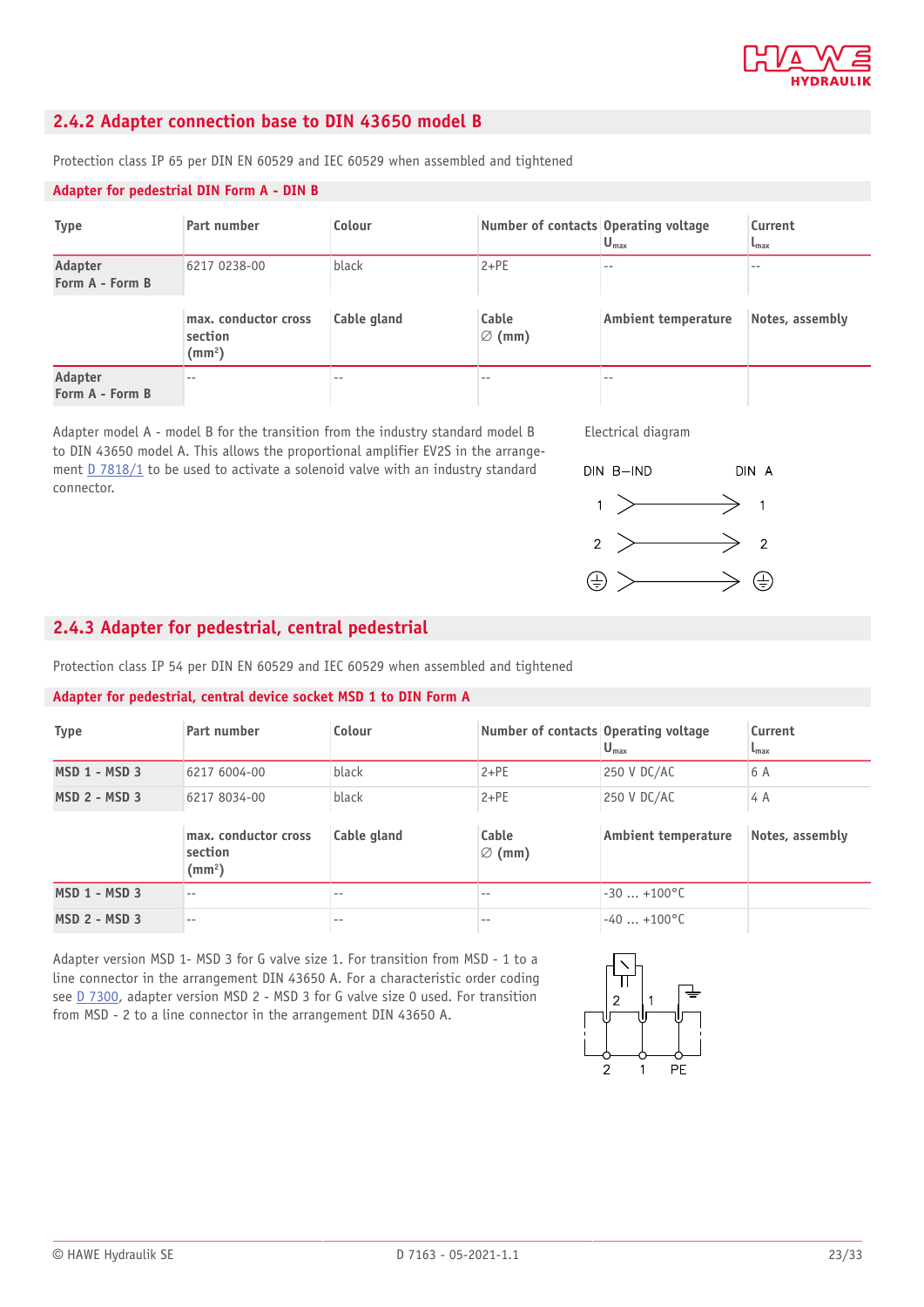

#### **Adapter for pedestrial, central device socket MSD 2 to DIN Form A with rectifier (circuit)**

| <b>Type</b>      | Part number                                           | Colour      | Number of contacts Operating voltage | $U_{\text{max}}$    | Current<br>$L_{\rm max}$ |
|------------------|-------------------------------------------------------|-------------|--------------------------------------|---------------------|--------------------------|
| MSD 2 - MSD 3 WG | 6217 8034-00                                          | black       | $2+PE$                               | 250 V DC/AC         | 4 A                      |
|                  | max. conductor cross<br>section<br>(mm <sup>2</sup> ) | Cable gland | Cable<br>$\varnothing$ (mm)          | Ambient temperature | Notes, assembly          |
| MSD 2 - MSD 3 WG | $- -$                                                 |             |                                      | $-40+100^{\circ}$ C |                          |

Adapter version MSD 2 - MSD 3 WG additionally with integrated full bridge rectifier 1 ) 2 ), for G valve size 0. For transition from MSD - 2 to line connector per DIN 43650 A.

The integrated rectifier enables the use of DC solenoids on AC mains supply (50 and 60 Hz).

 $U_{DC} = 0.9 U_{AC} - 2 V$ 



#### 6 **NOTE**

1 )

The diodes extend the valve's fall time by 2 ... 5 times or more, depending on the size of the solenoid and the valve mounting.

2 ) Diodes 1 N 4007, peak reverse voltage 1000 V, nominal current 1 A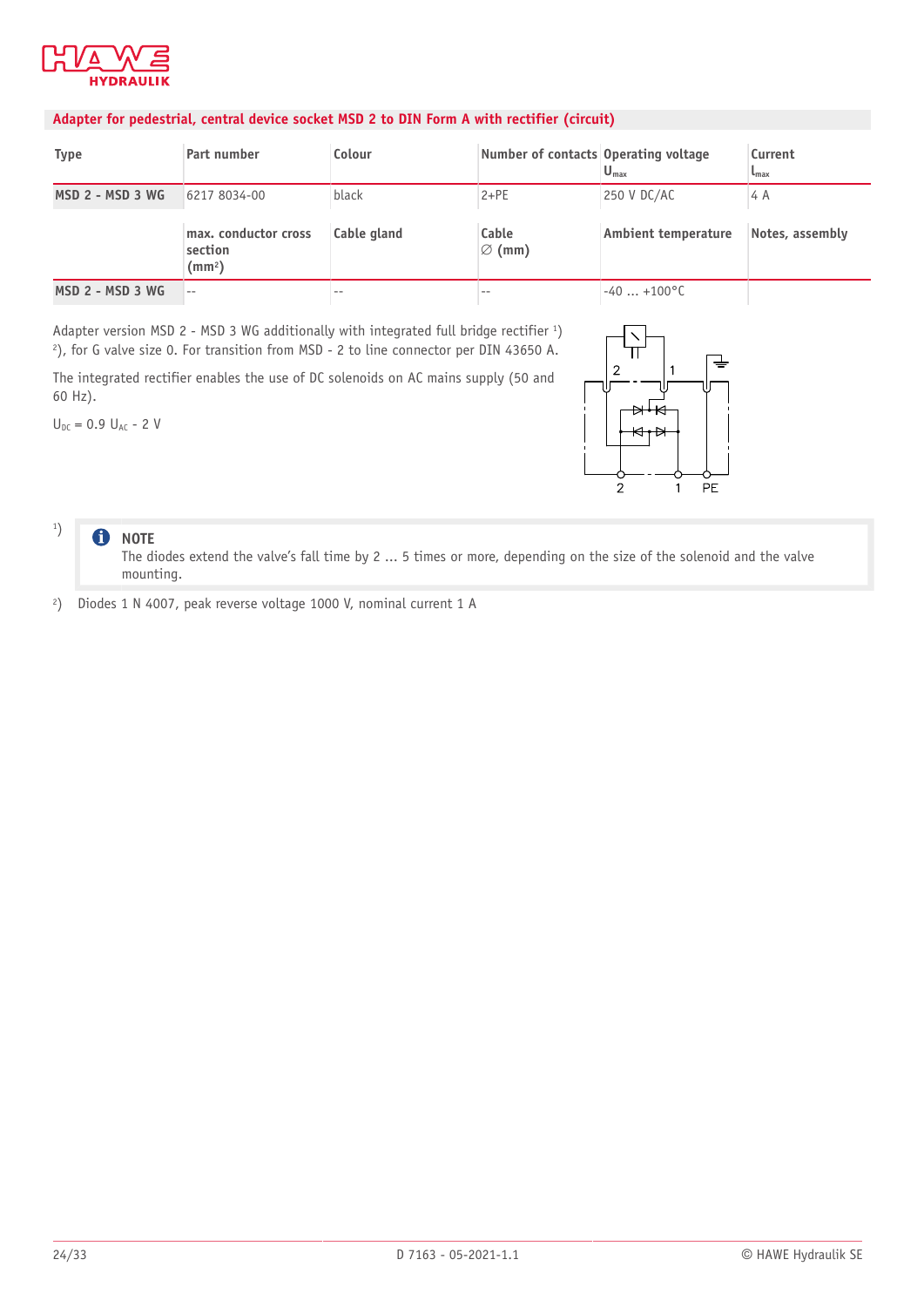

## <span id="page-24-0"></span>**3 Dimensions**

<span id="page-24-1"></span>All dimensions in mm, subject to change.

### **3.1 Line connector per DIN 43650 Tl.1, Type A**

| MSD 3-209 C1           |  |
|------------------------|--|
| <b>MSD 3-309 black</b> |  |
| <b>MSD 3-309 grey</b>  |  |
| MSD 4-309 C1+R         |  |
| MSD 4-309 C2           |  |

**MSD 4-209 P10 MSD 4-309 P22 MSD 4 P53 MSD 4 P63**

**SVS 3129020 black SVS 296048 grey SVS 296100**





- 1 Screwdriver slot for easy dismantling of insert
- 2 Contact not used in 2-pin version
- 3 Cable gland Pg 9, DIN 43650
- 4 View without seal Cable connection 4x90°
- 5 slackened
- 6 Seal
- 7 Fastening screw M3, tightening torque  $M_A = 0.5$  Nm



- 1 Contact not used in 2-pin version
- 2 Cable gland Pg 9, DIN 43650
- 3 View without seal Cable connection 4x90°
- 4 slackened
- 5 Seal
- 6 Fastening screw M3, tightening torque  $M_A = 0.5$  Nm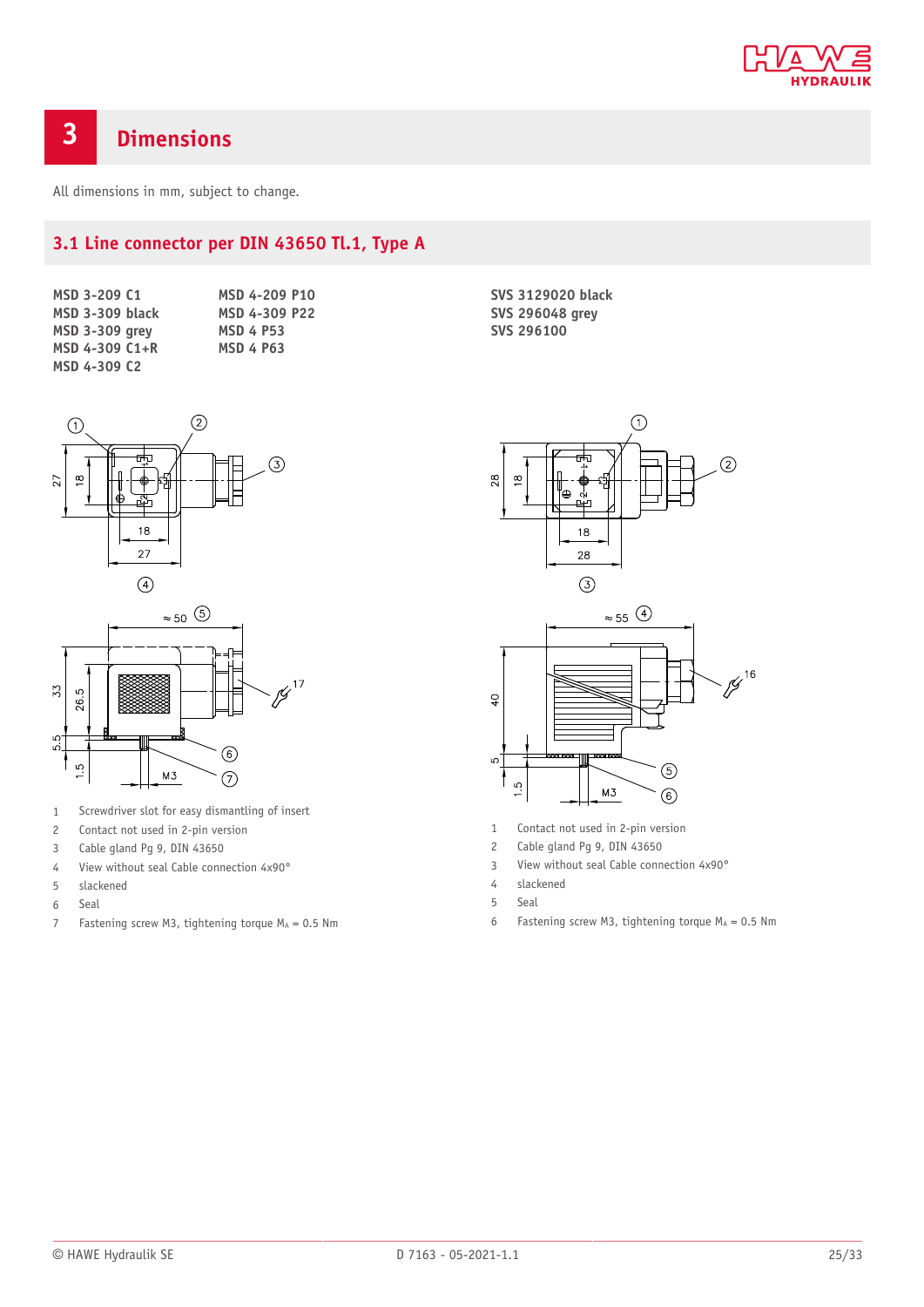

#### **MSD 4 P53 MSD 4 P63**



- 1 Screwdriver slot for easy dismantling of insert
- 2 Cable gland Pg 9, DIN 43 650
- 3 View without seal Cable connection 4x90°
- 4 slackened
- 5 Seal
- 6 Fastening screw M3, tightening torque  $M_A = 0.5$  Nm
- 7 Type identifier printed on this side surface

**MSD 4 ECO**



- 1 Cable gland Pg 9, DIN 43 650
- 2 View without seal Cable connection 4x90°
- 3 slackened
- 4 Seal
- 5 Fastening screw M3, tightening torque  $M_A = 0.5$  Nm
- 6 Type identifier printed on this side surface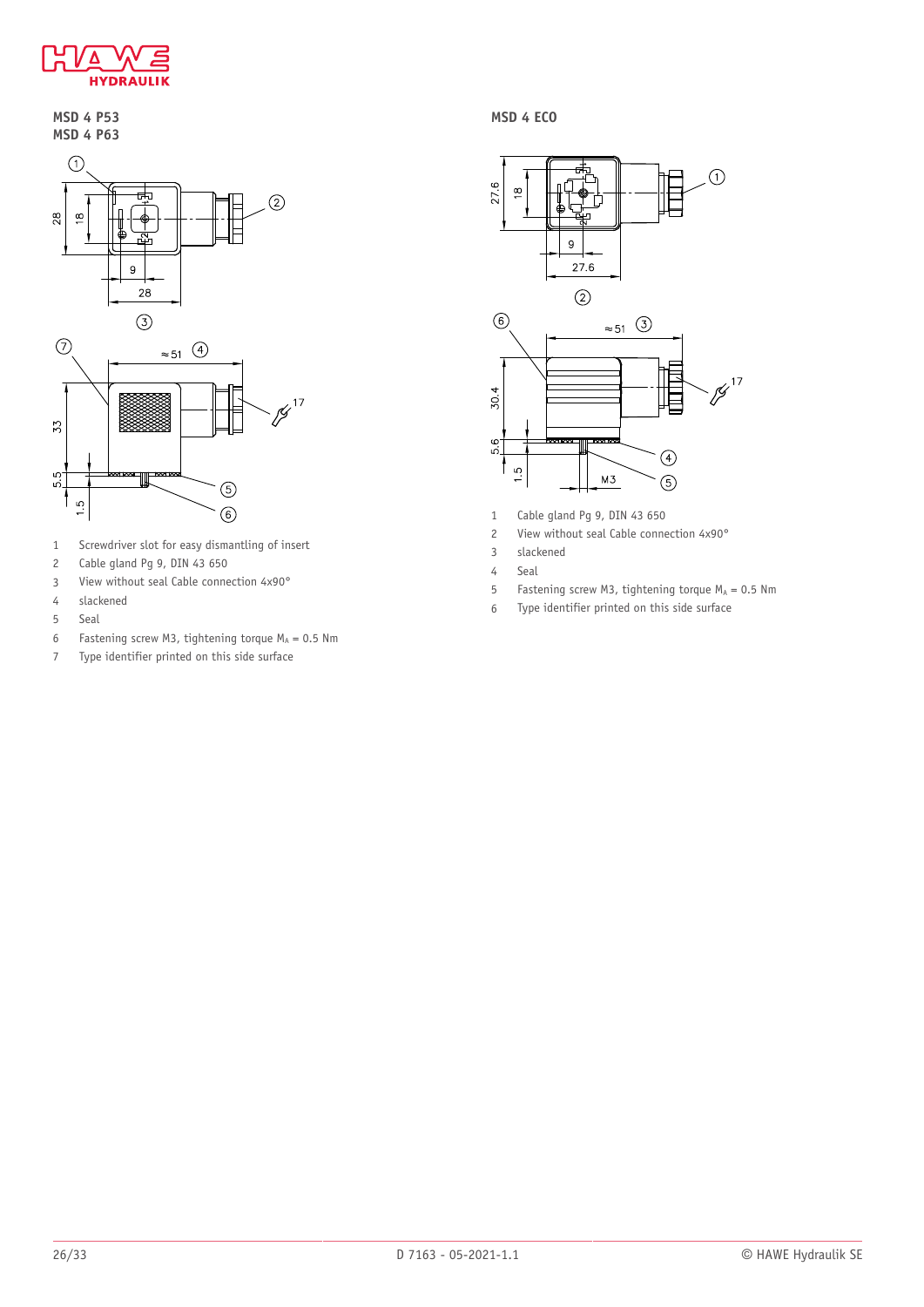

### <span id="page-26-0"></span>**3.2 Ready-for-connection line connector to DIN 43650 part 1, model A**

#### **L5K.. and L10K..**



- 2 LEDs (green)
- 3 Fastening screw M3, tightening torque  $M_A = 0.5$  Nm
- <span id="page-26-1"></span>4 Seal

#### **3.3 Line connectors slim design, per industrial standard Type B (11 mm contact gap)**

**MSD 6-209**



- 1 Cable gland Pg 9, DIN 43650
- 2 Screwdriver slot for easy dismantling of insert
- 3 View without seal Cable connection 4x90°
- 4 slackened
- 5 Seal
- 6 Fastening screw M3, tightening torque  $M_A = 0.5$  Nm

**SVS 3129720 black**



- 1 Cable gland Pg 9, DIN 43650
- 2 View without seal Cable connection 4x90°
- 3 slackened
- 4 Seal
- 5 Fastening screw M3, tightening torque  $M_A = 0.5$  Nm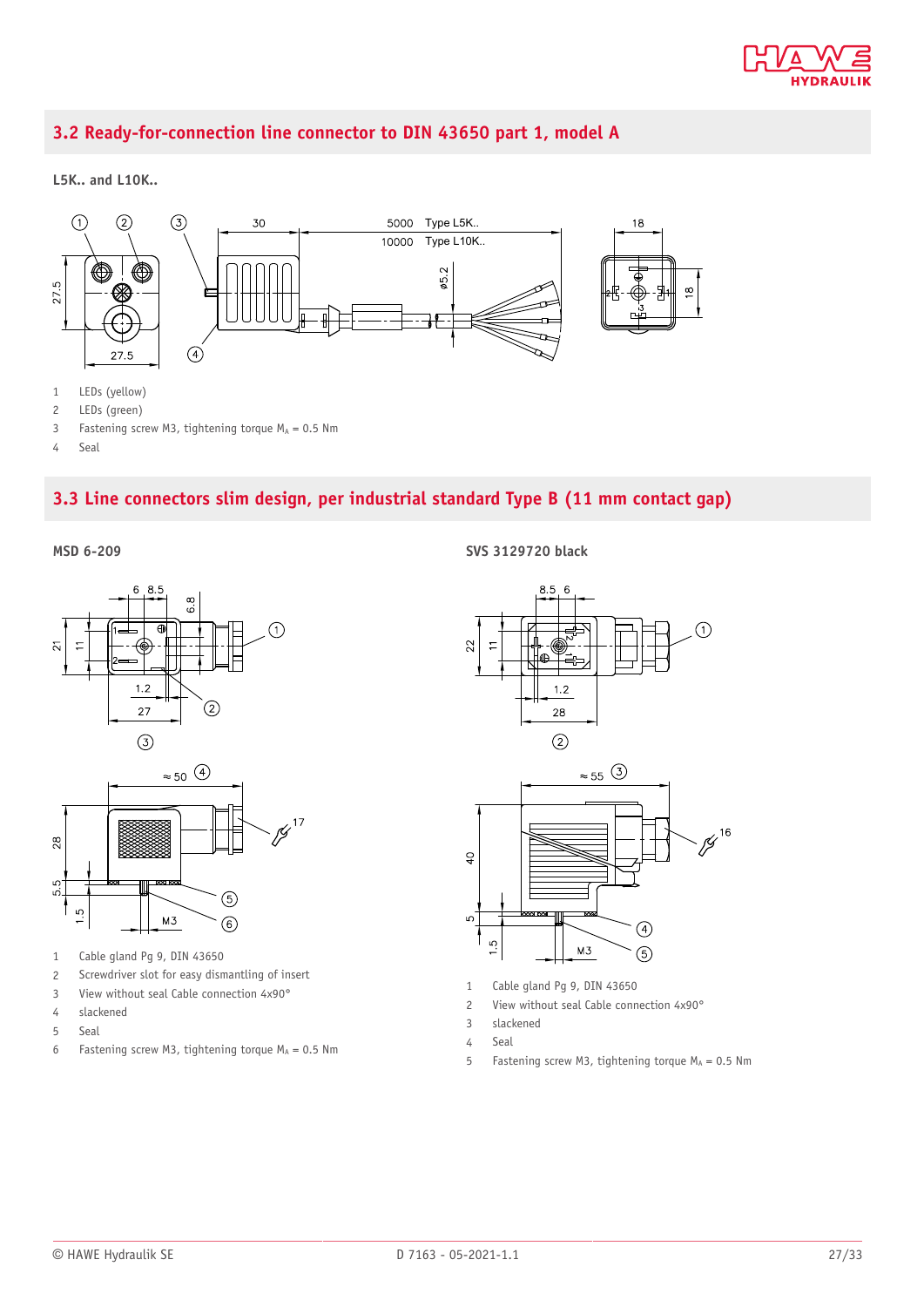

### <span id="page-27-0"></span>**3.4 Central socket**





**MSD 1 MSD 2**





### <span id="page-27-1"></span>**3.5 Line connector per DIN 43650 Tl.1, Type C**



- 1 Cable gland Pg, DIN 43650
- 2 View without seal Cable connection 4x90°
- 3 slackened

**GDSN 207**

- 4 Seal
- 5 Fastening screw M2.5, tightening torque  $M_A = 0.5$  Nm

**MSD 10**





- 1 Cable gland Pg 9, DIN 43650
- 2 View without seal Cable connection 4x90°
- 3 slackened
- 4 Seal
- 5 Fastening screw M2.5, tightening torque  $M_A = 0.5$  Nm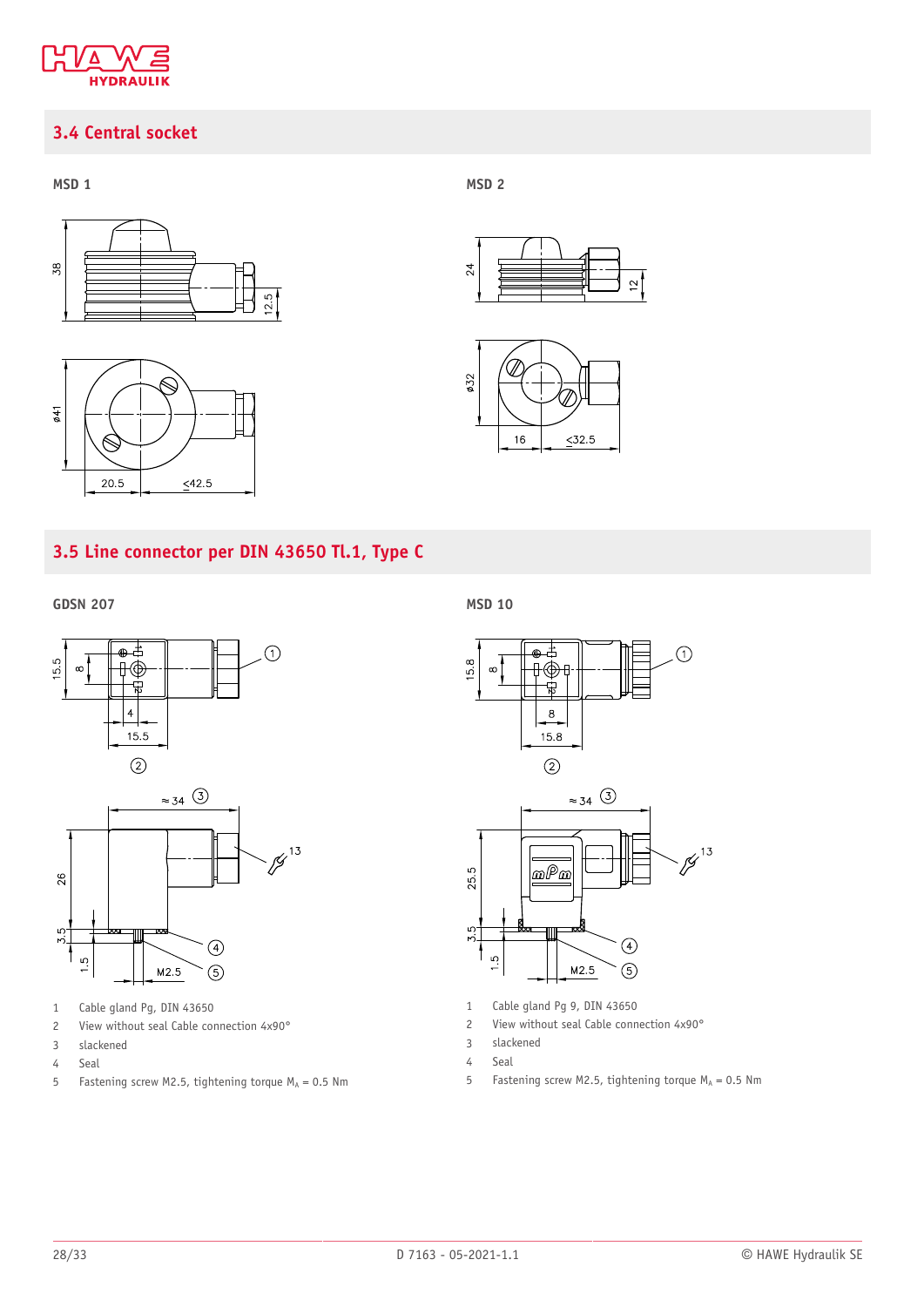

### <span id="page-28-0"></span>**3.6 AMP mating connector set**

### **AMP mating connector set 2-pin**



#### **AMP mating connector set 4-pin**



#### **AMP mating connector set 4-pin**

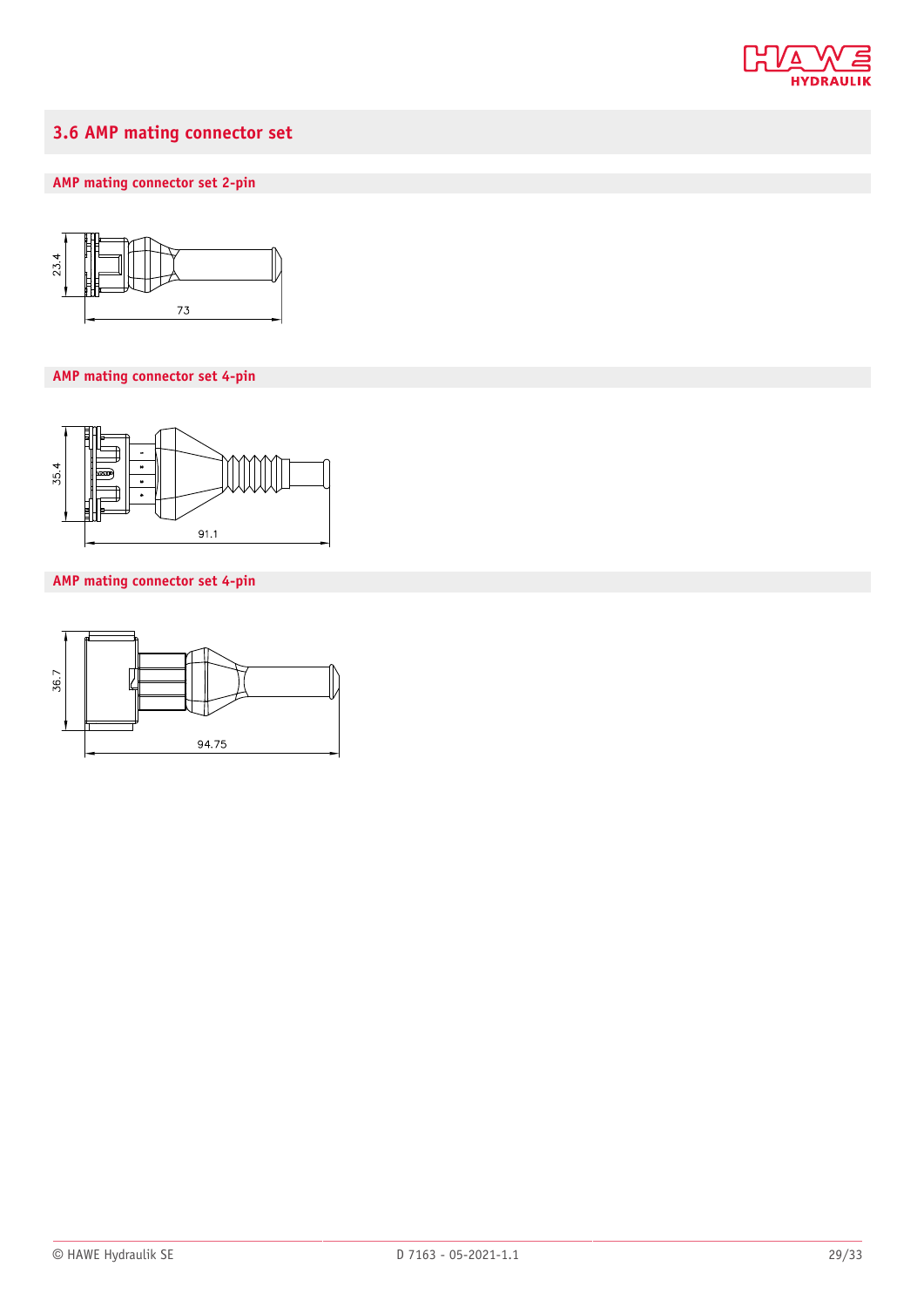

### <span id="page-29-0"></span>**3.7 Schlemmer plug with bayonet**

#### **Schlemmer plug 10 SL straight**



#### **Schlemmer plug 10 SL angle**



### <span id="page-29-1"></span>**3.8 Plug MSD-T7 M12**



1 Cable feed rotatable by 90°

**Electrical connection**



- $1 +24 V$
- 2 PNP switching signal
- 3 GND
- 4 IO-Link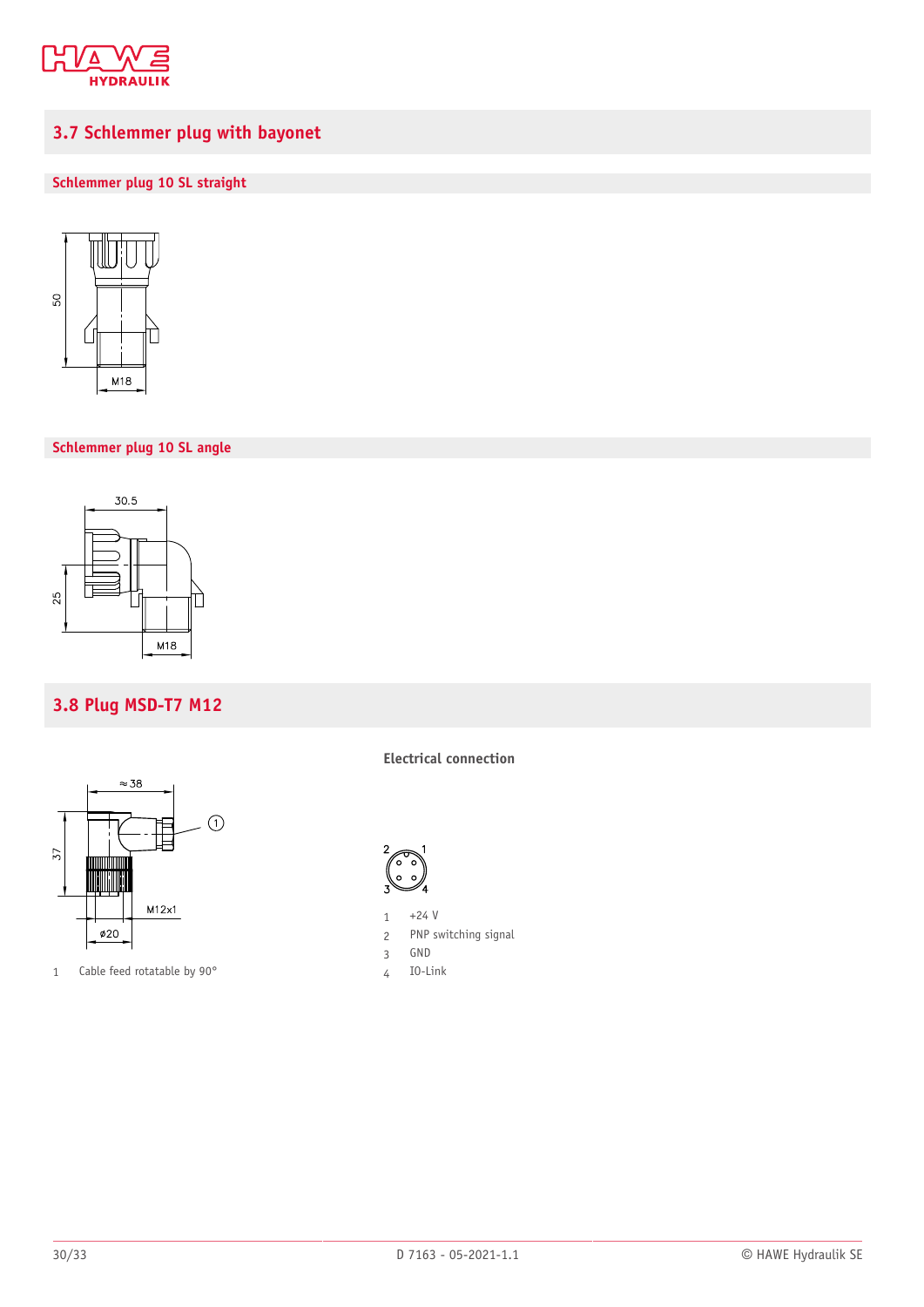

### <span id="page-30-0"></span>**3.9 Adapter for pedestrial DIN Form A to M12**

#### **MSUD 41321 MSUD 41341**











**MSUD 41441 MSUD 41461**

 $\overline{29}$ 







1 Fastening screw M3, tightening torque  $M_A = 0.4$  Nm

MSUD 41441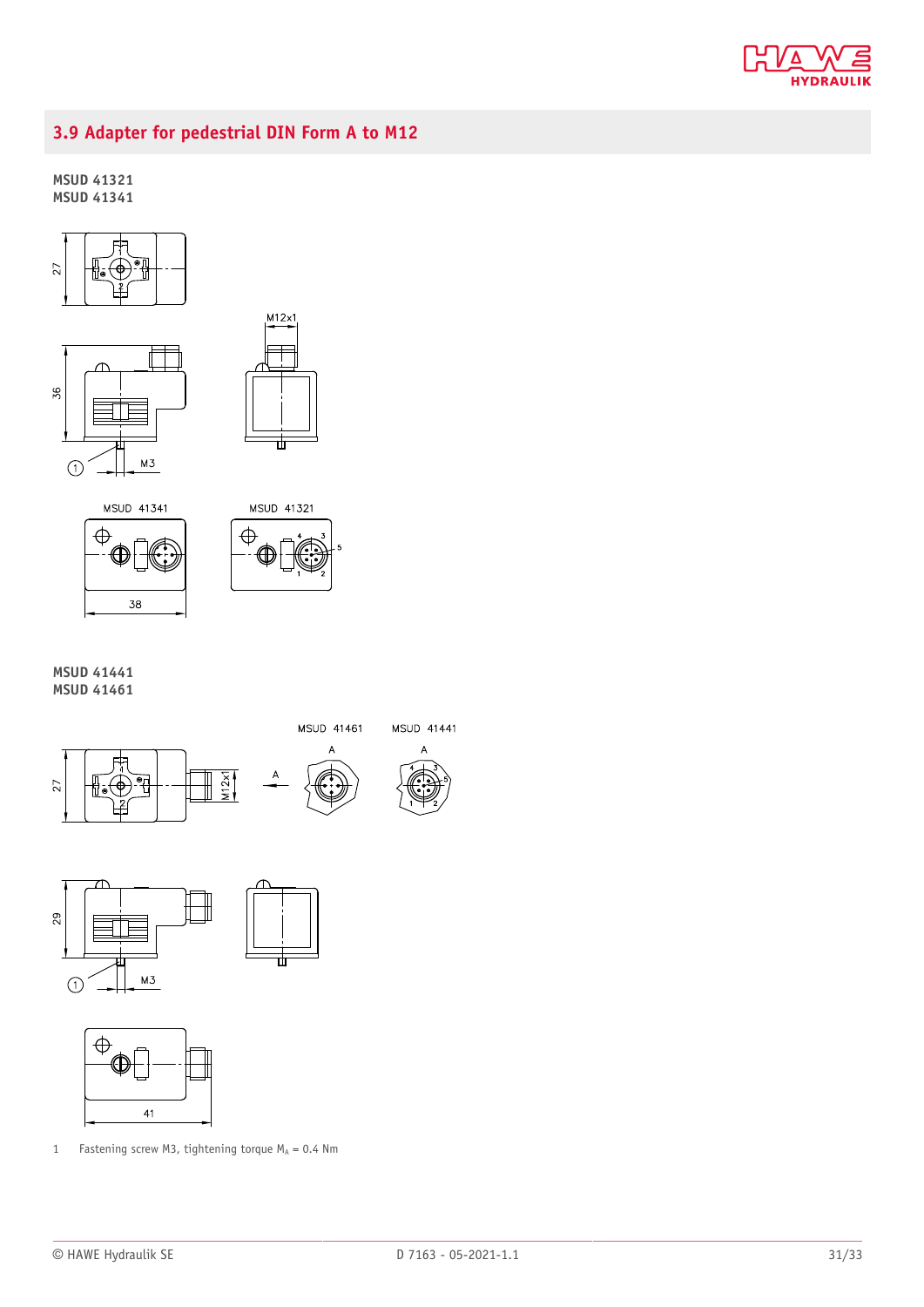

### <span id="page-31-0"></span>**3.10 Adapter for pedestrial DIN Form A - DIN Form B**









1 Fastening screw M3, tightening torque  $M_A = 0.4$  Nm

### <span id="page-31-1"></span>**3.11 Adapter for central pedestrial to DIN Form A**

**MSD 1 - MSD 3 MSD 2 - MSD 3**





**MSD 2 - MSD 3 WG**